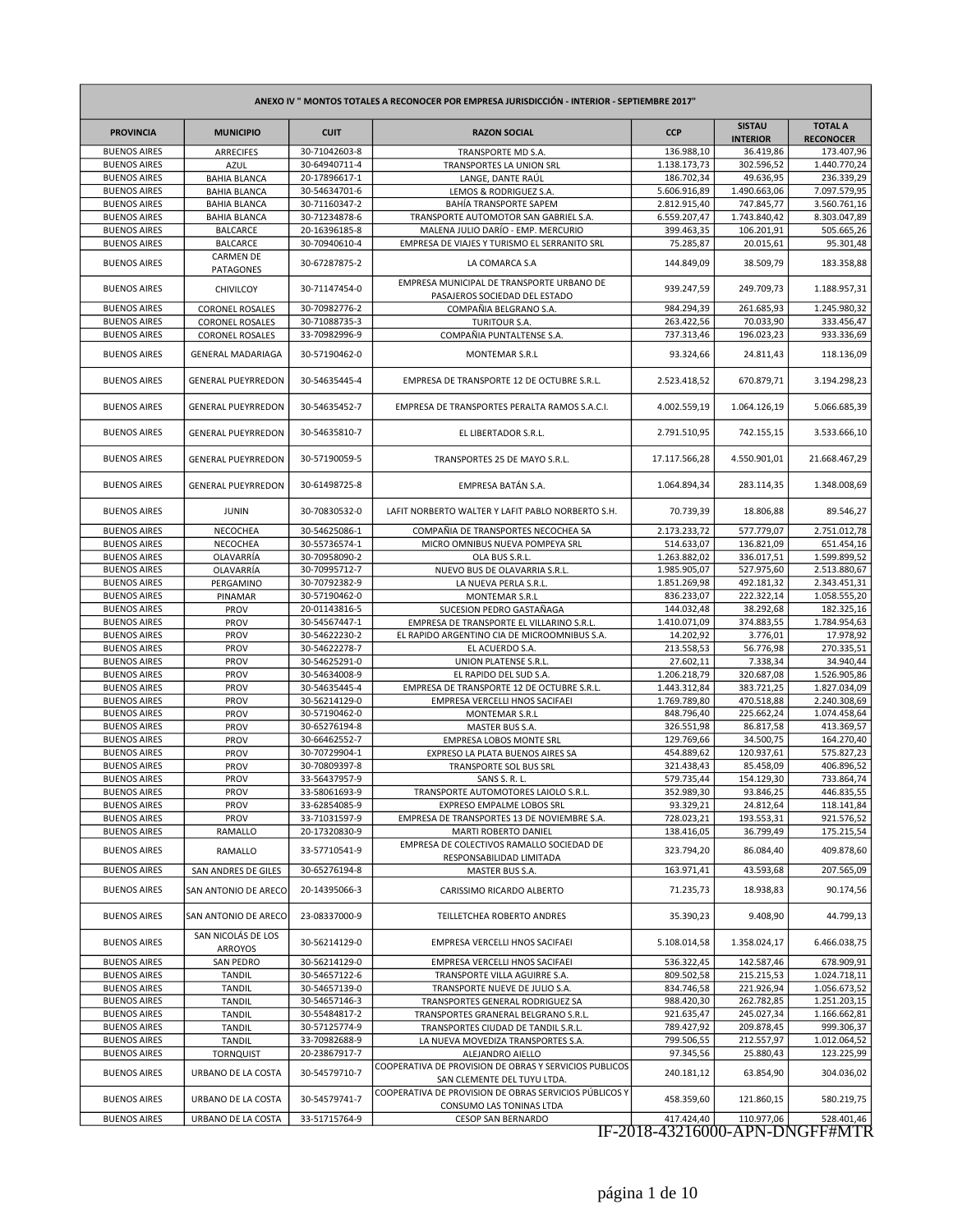| ANEXO IV " MONTOS TOTALES A RECONOCER POR EMPRESA JURISDICCIÓN - INTERIOR - SEPTIEMBRE 2017" |                                          |                                |                                                              |                              |                                  |                                    |  |
|----------------------------------------------------------------------------------------------|------------------------------------------|--------------------------------|--------------------------------------------------------------|------------------------------|----------------------------------|------------------------------------|--|
| <b>PROVINCIA</b>                                                                             | <b>MUNICIPIO</b>                         | <b>CUIT</b>                    | <b>RAZON SOCIAL</b>                                          | <b>CCP</b>                   | <b>SISTAU</b><br><b>INTERIOR</b> | <b>TOTAL A</b><br><b>RECONOCER</b> |  |
| <b>BUENOS AIRES</b>                                                                          | URBANO DE LA COSTA                       | 33-54573668-9                  | COOPERATIVA LIMITADA LUZ Y FUERZA ELECTRICA DE MAR DE<br>AJO | 633.729,43                   | 168.484,23                       | 802.213,65                         |  |
| <b>BUENOS AIRES</b>                                                                          | <b>VILLA GESELL</b>                      | 30-70463974-7                  | EL ULTIMO QUERANDI S.R.L                                     | 1.408.115,26                 | 374.363,57                       | 1.782.478,82                       |  |
| CATAMARCA                                                                                    | PROV                                     | 20-06956154-4                  | PARRA, RODOLFO                                               | 115.688,09                   | 30.757,00                        | 146.445,10                         |  |
| CATAMARCA                                                                                    | PROV                                     | 20-06967514-0                  | GOMEZ, NORMANDO EMILIO                                       |                              |                                  |                                    |  |
| CATAMARCA                                                                                    | PROV                                     | 20-08040249-0                  | HIDALGO LUIS RAFAEL                                          | 22.430,60                    | 5.963,43                         | 28.394,03                          |  |
| CATAMARCA                                                                                    | PROV                                     | 20-12631442-7                  | ATENCIO RAMÓN NÉSTOR                                         |                              |                                  |                                    |  |
| CATAMARCA                                                                                    | PROV                                     | 20-12973989-5                  | NIEVA FERNANDO JORGE ANTONIO                                 | 39.386,11                    | 10.471,25                        | 49.857,36                          |  |
| CATAMARCA                                                                                    | PROV                                     | 20-14785160-0                  | PIOLI CARLOS HUGO                                            | 55.363,32                    | 14.718,97                        | 70.082,29                          |  |
| CATAMARCA<br>CATAMARCA                                                                       | PROV                                     | 20-17174052-6<br>20-28518219-1 | RICARDO DANTE AGÜERO                                         | 195.497,74                   | 51.975,31<br>22.935,37           | 247.473,05<br>109.203,48           |  |
| CATAMARCA                                                                                    | PROV<br>PROV                             | 23-32027035-9                  | RODRIGUEZ, WALTER DAMIÁN<br>HOFFMAN ERNESTO ANDRES           | 86.268,11<br>57.664,39       | 15.330,74                        | 72.995,13                          |  |
| CATAMARCA                                                                                    | PROV                                     | 27-30148907-8                  | IRAGORRE, MARÍA ROSA                                         | 96.135,65                    | 25.558,76                        | 121.694,41                         |  |
| CATAMARCA                                                                                    | PROV                                     | 27-31691268-6                  | VIZZONI, LIDIA INES                                          | 215.703,07                   | 57.347,13                        | 273.050,20                         |  |
| CATAMARCA                                                                                    | PROV                                     | 30-64149750-5                  | LINEAS GM S.R.L                                              | 4.622.417,09                 | 1.228.922,51                     | 5.851.339,61                       |  |
| CATAMARCA                                                                                    | PROV                                     | 30-65341520-2                  | EL NENE SRL                                                  | 1.813.977,03                 | 482.266,56                       | 2.296.243,59                       |  |
| CATAMARCA                                                                                    | PROV                                     | 30-65876141-9                  | EMPRESA 25 DE AGOSTO S.R.L.                                  | 2.099.405,64                 | 558.151,03                       | 2.657.556,67                       |  |
| CATAMARCA                                                                                    | PROV                                     | 30-69516539-7                  | COOPERATIVA DE TRABAJO DE TRANSPORTE SAN FERNANDO            | 2.197.490,01                 | 584.227,88                       | 2.781.717,89                       |  |
| CATAMARCA                                                                                    | PROV                                     | 30-70886659-4                  | <b>LIMITADA</b><br>20 DE JULIO SRL                           | 317.843,08                   | 84.502,22                        | 402.345,30                         |  |
| CATAMARCA                                                                                    | PROV                                     | 30-70925180-1                  | M C BUSES S. R. L                                            | 4.456,35                     | 1.184,77                         | 5.641,12                           |  |
| CATAMARCA                                                                                    | PROV                                     | 30-70961689-3                  | <b>TRANS MUTQUIN SRL</b>                                     | 26.589,99                    | 7.069,25                         | 33.659,24                          |  |
| CATAMARCA                                                                                    | PROV                                     | 30-71072768-2                  | TRANSPORTE PACLIN S. R. L.                                   | 131.275,72                   | 34.901,15                        | 166.176,88                         |  |
| CATAMARCA                                                                                    | PROV                                     | 30-71095997-4                  | <b>BALCOSNA BUS S.R.L.</b>                                   | 62.928,07                    | 16.730,15                        | 79.658,22                          |  |
| CATAMARCA                                                                                    | PROV                                     | 30-71141934-5                  | SIERRAS DE AMBATO S.R.L.                                     | 285.543,51                   | 75.915,01                        | 361.458,53                         |  |
| CATAMARCA                                                                                    | PROV                                     | 30-71217353-6                  | LA RUBI S.R.L.                                               | 887.347,07                   | 235.911,38                       | 1.123.258,45                       |  |
| CATAMARCA                                                                                    | PROV                                     | 30-71401286-6                  | 9 DE JULIO S.R.L.                                            | 197.259,49                   | 52.443,69                        | 249.703,18                         |  |
| CATAMARCA                                                                                    | PROV                                     | 30-71443801-4                  | MALVINAS S.R.L.                                              | 47.628,47                    | 12.662,58                        | 60.291,05                          |  |
| CATAMARCA                                                                                    | PROV                                     | 33-71214661-9                  | NEVADOS DE AMBATO S.R.L.                                     | 185.595,97                   | 49.342,81                        | 234.938,79                         |  |
| CHACO                                                                                        | MACHAGAI<br>PRESIDENCIA ROQUE            | 30-71131266-4                  | 10 DE FEBRERO s.r.l.                                         | 114.861,21                   | 30.537,17                        | 145.398,38                         |  |
| CHACO                                                                                        | SAENZ PEÑA                               | 30-70718194-6                  | <b>EMPRESA SAN ROQUE SRL</b>                                 | 1.987.085,84                 | 528.289,52                       | 2.515.375,36                       |  |
| CHACO                                                                                        | PROV                                     | 20-23525181-8                  | CRISTIAN GUSTAVO SALICA                                      | 241.272,78                   | 64.145,13                        | 305.417,91                         |  |
| CHACO                                                                                        | PROV                                     | 20-25528615-4                  | ROBERTS DE PAOLI SEBASTIAN ENRIQUE                           |                              |                                  |                                    |  |
| CHACO                                                                                        | PROV                                     | 20-28606370-6                  | GONZALEZ GUSTAVO DANIEL                                      | 39.910,97                    | 10.610,79                        | 50.521,76                          |  |
| CHACO                                                                                        | PROV                                     | 27-28317121-9                  | FIORONI ERICA ROSANA                                         | 80.700,60                    | 21.455,18                        | 102.155,78                         |  |
| CHACO<br>CHACO                                                                               | PROV<br>PROV                             | 30-54635544-2<br>30-54640458-3 | NAVARRO HNOS. S.R.L.                                         | 322.821,79                   | 85.825,87<br>85.942,51           | 408.647,66<br>409.203,03           |  |
| CHACO                                                                                        | PROV                                     | 30-67003376-3                  | ATACO NORTE S.A.C.I.<br>SAUCHUK S.R.L                        | 323.260,52<br>102.426,57     | 27.231,28                        | 129.657,84                         |  |
| CHACO                                                                                        | PROV                                     | 30-67011074-1                  | EMPRESA LA TERMAL S.R.L.                                     | 509.550,54                   | 135.469,85                       | 645.020,39                         |  |
| CHACO                                                                                        | PROV                                     | 30-69675010-2                  | <b>EMPRESA MARTIN SRL</b>                                    | 34.536,94                    | 9.182,04                         | 43.718,98                          |  |
| CHACO                                                                                        | PROV                                     | 30-69676549-5                  | EXPRESO DEL PLATA S.R.L.                                     | 434.168,98                   | 115.428,80                       | 549.597,78                         |  |
| CHACO                                                                                        | PROV                                     | 30-70743655-3                  | VIAJAR S.R.L                                                 | 58.398,45                    | 15.525,90                        | 73.924,35                          |  |
| CHACO                                                                                        | PROV                                     | 30-70760553-3                  | <b>MICROBUS SRL</b>                                          | 1.233.549,60                 | 327.953,29                       | 1.561.502,89                       |  |
| CHACO                                                                                        | PROV                                     | 30-70778883-2                  | ERSA URBANO S.A.                                             | 5.650.280,94                 | 1.502.191,89                     | 7.152.472,83                       |  |
| CHACO                                                                                        | PROV                                     | 30-70894843-4                  | EXPRESO DEL NORTE S.R.L.                                     | 108.917,78                   | 28.957,04                        | 137.874,82                         |  |
| CHACO                                                                                        | PROV                                     | 30-70915389-3                  | LA CORDIAL SRL                                               | 1.782.459,73                 | 473.887,33                       | 2.256.347,05                       |  |
| CHACO                                                                                        | PROV                                     | 30-70999499-5                  | ATACO NORTE S.A.C.I.-NAVARRO HNOS. S.R.L. U.T.E.             | 1.654.100,32                 | 439.761,51                       | 2.093.861,83                       |  |
| CHACO                                                                                        | PROV                                     | 30-71055686-1                  | CIA.DE TRANSPORTE BERMEJO SRL                                | 651.353,63                   | 173.169,82                       | 824.523,45                         |  |
| CHACO                                                                                        | PROV                                     | 33-70743657-9                  | REY DEL MONTE S.R.L.                                         | 250.863,55                   | 66.694,95                        | 317.558,50                         |  |
| CHACO                                                                                        | PROV                                     | 34-54636455-2                  | EMPRESA LA ESTRELLA S.R.L.                                   | 988.168,91                   | 262.716,02                       | 1.250.884,93                       |  |
| CHACO                                                                                        | <b>RESISTENCIA</b><br><b>RESISTENCIA</b> | 30-59830760-8                  | TIRO FEDERAL RESISTENCIA S.R.L.                              | 3.607.806,21                 | 959.176,59                       | 4.566.982,80<br>2.486.691,60       |  |
| CHACO<br>CHACO                                                                               | RESISTENCIA                              | 30-70778883-2<br>30-70832261-6 | ERSA URBANO S.A.<br>1° DE ENERO SRL                          | 1.964.426,36<br>1.139.126,30 | 522.265,24<br>302.849,77         | 1.441.976,07                       |  |
| CHACO                                                                                        | RESISTENCIA                              | 30-70940804-2                  | SAN FERNANDO URBANOS SRL                                     | 1.939.589,05                 | 515.661,96                       | 2.455.251,01                       |  |
| CHACO                                                                                        | RESISTENCIA                              | 30-71477595-9                  | UTE RESISTENCIA URBANA EN FORMACION                          | 1.473.645,65                 | 391.785,57                       | 1.865.431,23                       |  |
| <b>CHUBUT</b>                                                                                | COMODORO RIVADAVIA                       | 30-57138675-1                  | PATAGONIA ARGENTINA SRL                                      | 9.783.970,88                 | 2.601.180,69                     | 12.385.151,58                      |  |
| <b>CHUBUT</b>                                                                                | COMODORO RIVADAVIA                       | 30-69194816-8                  | TRANSPORTE DIADEMA SOCIEDAD ANONIMA                          | 81.390,04                    | 21.638,47                        | 103.028,51                         |  |
| <b>CHUBUT</b><br><b>CHUBUT</b>                                                               | <b>ESQUEL</b>                            | 20-07769925-3<br>20-20844461-2 | PERAZZO OSCAR DOMINGO                                        | 203.721,82                   |                                  |                                    |  |
|                                                                                              | LAGO PUELO                               |                                | PASCUAL JORGE EDUARDO                                        |                              | 54.161,78                        | 257.883,60                         |  |
| <b>CHUBUT</b>                                                                                | PROV                                     | 30-54641758-8                  | 28 DE JULIO SOCIEDAD COOPERATIVA DE TRANSPORTES<br>LIMITADA  | 1.476.675,54                 | 392.591,10                       | 1.869.266,65                       |  |
| <b>CHUBUT</b>                                                                                | PROV                                     | 30-56457119-5                  | MAR Y VALLE S.R.L.                                           | 325.682,36                   | 86.586,38                        | 412.268,74                         |  |
| <b>CHUBUT</b>                                                                                | PROV                                     | 30-57720689-5                  | <b>RAWSON SRL</b>                                            | 738.416,30                   | 196.316,43                       | 934.732,73                         |  |
| <b>CHUBUT</b>                                                                                | PROV                                     | 30-59618034-1                  | EXPRESO RADA TILLY SRL                                       | 755.725,83                   | 200.918,37                       | 956.644,20                         |  |
| <b>CHUBUT</b>                                                                                | PROV                                     | 30-63598959-5                  | TRANSPORTE BAHIA S.R.L.                                      | 381.843,94                   | 101.517,58                       | 483.361,52                         |  |
| <b>CHUBUT</b>                                                                                | PROV                                     | 30-70775144-0                  | TRANSPORTE JACOBSEN S.R.L.                                   | 705.484,77                   | 187.561,20                       | 893.045,97                         |  |
| <b>CHUBUT</b>                                                                                | PROV                                     | 33-71164392-9                  | TRANSPORTE COMARCAL S.R.L                                    | 222.714,85                   | 59.211,29                        | 281.926,15                         |  |
| <b>CHUBUT</b><br><b>CHUBUT</b>                                                               | PUERTO MADRYN                            | 30-71528103-8<br>30-63598959-5 | CEFERINO DEL SUR S.A.                                        | 1.994.360,91<br>761.605,52   | 530.223,68<br>202.481,55         | 2.524.584,59<br>964.087,07         |  |
| <b>CHUBUT</b>                                                                                | RAWSON<br>TRELEW                         | 30-70931954-6                  | TRANSPORTE BAHIA S.R.L.<br>TRANSPORTES EL 22 S.R.L.          | 2.427.732,74                 | 645.440,55                       | 3.073.173,29                       |  |
| CORDOBA                                                                                      | <b>ALTA GRACIA</b>                       | 20-08498763-9                  | GARAY FRANCISCO EDGARDO                                      | 1.184.574,16                 | 314.932,61                       | 1.499.506,77                       |  |
| CORDOBA                                                                                      | <b>ALTA GRACIA</b>                       | 30-66816465-6                  | EMPRESA MARTINEZ S.R.L.                                      | 211.845,32                   | 56.321,50                        | 268.166,82                         |  |
| CORDOBA                                                                                      | <b>ALTA GRACIA</b>                       | 30-70771010-8                  | GOOD TRAVEL TOURS S.R.L                                      |                              |                                  | IF-2018-4323b60100-ABN8.DNGFB#MBBR |  |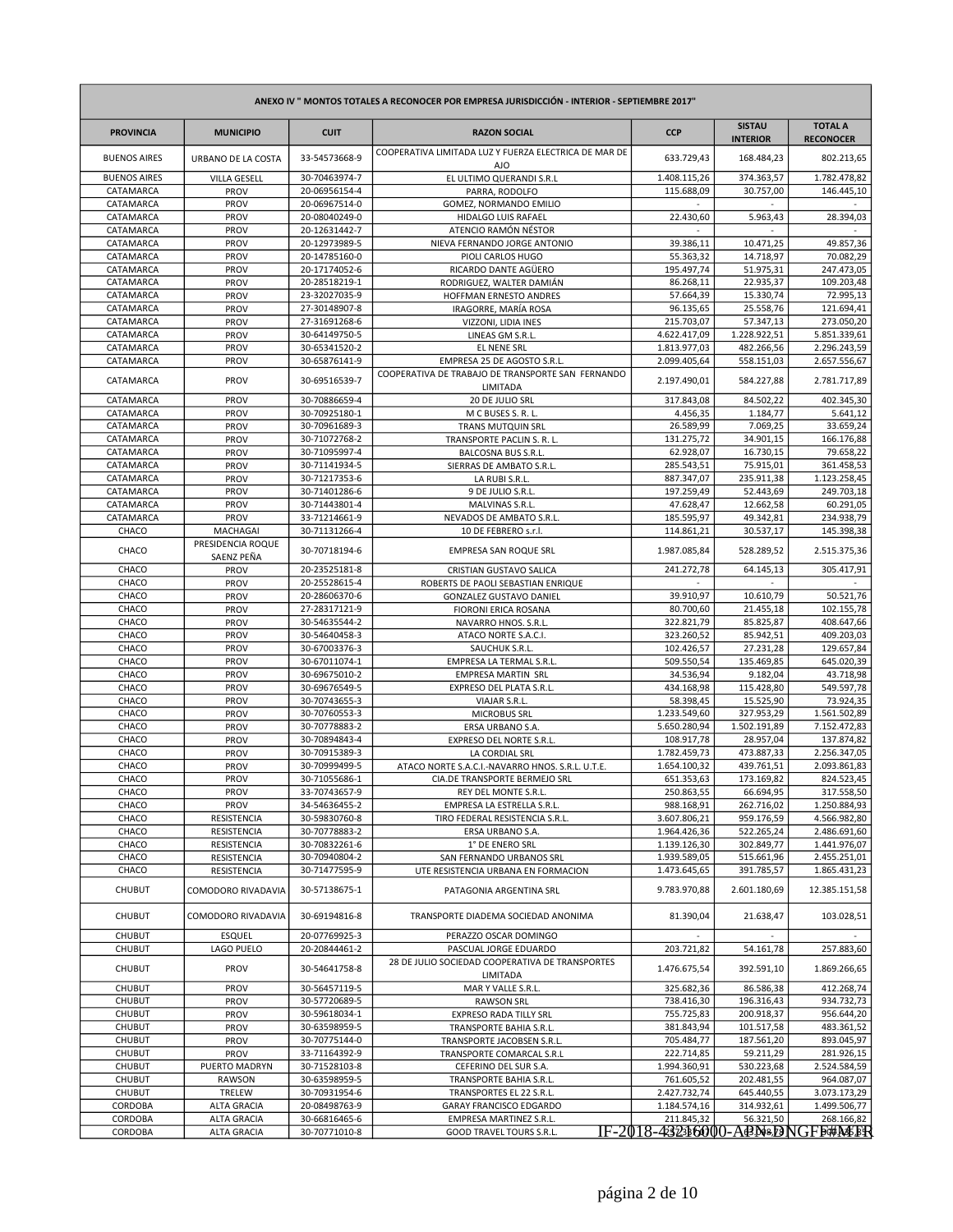| ANEXO IV " MONTOS TOTALES A RECONOCER POR EMPRESA JURISDICCIÓN - INTERIOR - SEPTIEMBRE 2017" |                                       |                                |                                                                   |                              |                                  |                                    |
|----------------------------------------------------------------------------------------------|---------------------------------------|--------------------------------|-------------------------------------------------------------------|------------------------------|----------------------------------|------------------------------------|
| <b>PROVINCIA</b>                                                                             | <b>MUNICIPIO</b>                      | <b>CUIT</b>                    | <b>RAZON SOCIAL</b>                                               | <b>CCP</b>                   | <b>SISTAU</b><br><b>INTERIOR</b> | <b>TOTAL A</b><br><b>RECONOCER</b> |
| CORDOBA                                                                                      | <b>ALTA GRACIA</b>                    | 30-71049936-1                  | T.A.GARAY S.R.L                                                   | 154.713,54                   | 41.132,36                        | 195.845,90                         |
| CORDOBA<br>CORDOBA                                                                           | <b>BIALET MASSE</b><br>COLONIA CAROYA | 30-67871434-4<br>20-14949198-9 | <b>EMPRENDIMIENTOS S.R.L.</b><br>CHIACCHIERA HENRI LUIS           | 200.233,26<br>196.222,47     | 53.234,31<br>52.167,99           | 253.467,57<br>248.390,46           |
| CORDOBA                                                                                      | CORDOBA CAPITAL                       | 30-54662890-2                  | <b>CONIFERAL SACIF</b>                                            | 18.703.858,59                | 4.972.634,98                     | 23.676.493,57                      |
| CORDOBA                                                                                      | CORDOBA CAPITAL                       | 30-70778883-2                  | ERSA URBANO S.A.                                                  | 33.585.149,93                | 8.928.996,69                     | 42.514.146,62                      |
| CORDOBA                                                                                      | CORDOBA CAPITAL                       | 30-71524470-1                  | AUTOBUSES CORDOBA S.R.L.                                          | 16.333.792,53                | 4.342.525,78                     | 20.676.318,31                      |
| CORDOBA                                                                                      | COSQUIN                               | 30-70730781-8                  | <b>EMPRESA SARMIENTO SRL</b>                                      | 496.985,00                   | 132.129,15                       | 629.114,16                         |
| CORDOBA                                                                                      | CRUZ DEL EJE                          | 30-70730781-8                  | <b>EMPRESA SARMIENTO SRL</b>                                      | 786.959,07                   | 209.222,08                       | 996.181,14                         |
| CORDOBA                                                                                      | <b>DEAN FUNES</b>                     | 20-13440973-9                  | COSTANTINI RICARDO DANIEL                                         | 215.383,23                   | 57.262,10                        | 272.645,33                         |
| CORDOBA<br>CORDOBA                                                                           | <b>JESUS MARIA</b><br>LA FALDA        | 20-14949198-9<br>30-70858439-4 | CHIACCHIERA HENRI LUIS<br>LUMASA SA                               | 301.133,57<br>1.189.658,32   | 80.059,81<br>316.284,29          | 381.193,38<br>1.505.942,61         |
| CORDOBA                                                                                      | LA GRANJA                             | 30-67871434-4                  | <b>EMPRENDIMIENTOS S.R.L.</b>                                     | 158.703,76                   | 42.193,21                        | 200.896,98                         |
| CORDOBA                                                                                      | MALAGUEÑO                             | 30-66820253-1                  | MA COR SRL                                                        | 240.214,90                   | 63.863,88                        | 304.078,78                         |
| CORDOBA                                                                                      | MENDIOLAZA                            | 30-67871434-4                  | <b>EMPRENDIMIENTOS S.R.L.</b>                                     | 61.185,42                    | 16.266,85                        | 77.452,27                          |
| CORDOBA                                                                                      | MENDIOLAZA                            | 30-70334427-1                  | <b>INTERCORDOBA S.A.</b>                                          | 122.122,49                   | 32.467,66                        | 154.590,16                         |
| CORDOBA                                                                                      | PROV                                  | 30-54285640-4                  | MAR CHIQUITA S.R.L.                                               | 648.842,61                   | 172.502,24                       | 821.344,84                         |
| CORDOBA                                                                                      | PROV                                  | 30-54622193-4                  | EMPRESA CORDOBA S.R.L.                                            | 1.087.254,56                 | 289.059,08                       | 1.376.313,64                       |
| CORDOBA                                                                                      | PROV                                  | 30-54624472-1                  | CIA DE OMNIBUS ARGENTINA DE TRANSPORTE AUOTMOTOR<br>LTDA S.A.     | 1.903.472,77                 | 506.060,03                       | 2.409.532,80                       |
| CORDOBA                                                                                      | PROV                                  | 30-54626164-2                  | EMPRESA EL TURISTA S.R.L.                                         | 191.837,29                   | 51.002,14                        | 242.839,43                         |
| CORDOBA                                                                                      | PROV                                  | 30-54633555-7                  | COOPERATIVA OBRERA DEL TRANSPORTE AUTOMOTOR LA<br>CALERA LIMITADA | 5.958.110,97                 | 1.584.032,03                     | 7.542.143,00                       |
| CORDOBA                                                                                      | PROV                                  | 30-54635841-7                  | TRANSPORTES UNIDOS DEL SUD S.R.L.                                 | 1.045.291,14                 | 277.902,62                       | 1.323.193,75                       |
| CORDOBA<br>CORDOBA                                                                           | PROV                                  | 30-54635858-1                  | MALVINAS ARGENTINAS S.R.L.                                        | 2.197.459,59                 | 584.219,79                       | 2.781.679,38                       |
| CORDOBA                                                                                      | PROV<br>PROV                          | 30-54643075-4<br>30-54644726-6 | EL PORVENIR S.R.L.<br>EMPRESA TRANSPORTE MORTEROS S.R.L.          | 620.399,38<br>326.123,53     | 164.940,28<br>86.703,68          | 785.339,66<br>412.827,21           |
| CORDOBA                                                                                      | PROV                                  | 30-54661187-2                  | SIERRAS DE CALAMUCHITA S.R.L.                                     | 3.226.501,99                 | 857.802,50                       | 4.084.304,49                       |
| CORDOBA                                                                                      | PROV                                  | 30-55665492-8                  | <b>EXPRESO ACHIRAS SRL</b>                                        | 30.899,57                    | 8.215,01                         | 39.114,58                          |
| CORDOBA                                                                                      | PROV                                  | 30-56220555-8                  | LA ESTRELLA SRL                                                   | 537.443,19                   | 142.885,43                       | 680.328,62                         |
| CORDOBA                                                                                      | PROV                                  | 30-59873589-8                  | COLONIA TIROLESA S.R.L.                                           | 756.627,48                   | 201.158,08                       | 957.785,56                         |
| CORDOBA                                                                                      | PROV                                  | 30-64484750-7                  | EXCURSIONES SIERRAS DE CALAMUCHITA S.R.L.                         | 324.193,70                   | 86.190,61                        | 410.384,31                         |
| CORDOBA                                                                                      | PROV<br>PROV                          | 30-65897955-4                  | <b>TRANSPORTE JAMES CRAIK</b>                                     | 176.286,04                   | 46.867,66                        | 223.153,71                         |
| CORDOBA<br>CORDOBA                                                                           | PROV                                  | 30-66820253-1<br>30-67871434-4 | MA COR SRL<br><b>EMPRENDIMIENTOS S.R.L.</b>                       | 400.543,60<br>14.749.846,91  | 106.489,10<br>3.921.415,70       | 507.032,71<br>18.671.262,61        |
| CORDOBA                                                                                      | PROV                                  | 30-68973672-2                  | EMPRESA EL QUEBRACHAL S.R.L.                                      | 263.503,44                   | 70.055,41                        | 333.558,84                         |
| CORDOBA                                                                                      | PROV                                  | 30-69297423-5                  | EXPRESO DIFERENCIAL CORDOBA RIO CUARTO SRL.                       | 3.940.621,82                 | 1.047.659,43                     | 4.988.281,25                       |
| CORDOBA                                                                                      | PROV                                  | 30-70104598-6                  | PAJARO BLANCO SRL                                                 | 651.166,06                   | 173.119,95                       | 824.286,01                         |
| CORDOBA                                                                                      | PROV                                  | 30-70334427-1                  | <b>INTERCORDOBA S.A.</b>                                          | 4.267.384,05                 | 1.134.532,92                     | 5.401.916,97                       |
| CORDOBA                                                                                      | PROV                                  | 30-70456132-2                  | DIFERENCIAL TRANSIERRAS SRL                                       | 1.000.186,22                 | 265.910,96                       | 1.266.097,18                       |
| CORDOBA<br>CORDOBA                                                                           | PROV<br>PROV                          | 30-70730781-8<br>30-70735483-2 | <b>EMPRESA SARMIENTO SRL</b>                                      | 9.297.827,00<br>1.333.158,42 | 2.471.933,78<br>354.435,43       | 11.769.760,77<br>1.687.593,85      |
| CORDOBA                                                                                      | PROV                                  | 30-70752397-9                  | CAR-COR S.R.L.<br>SIERRA BUS S.R.L                                | 574.011,83                   | 152.607,62                       | 726.619,45                         |
| CORDOBA                                                                                      | PROV                                  | 30-70756382-2                  | <b>LUMASA VIAJES SRL</b>                                          | 2.259.480,10                 | 600.708,66                       | 2.860.188,76                       |
| CORDOBA                                                                                      | PROV                                  | 30-70764510-1                  | PANAHOLMA S.R.L.                                                  | 1.306.533,88                 | 347.356,99                       | 1.653.890,88                       |
| CORDOBA                                                                                      | PROV                                  | 30-70772512-1                  | TRANSPORTE DEAN FUNES SRL                                         | 276.731,33                   | 73.572,19                        | 350.303,52                         |
| CORDOBA                                                                                      | PROV                                  | 30-70773003-6                  | RIO BER S.R.L.                                                    | 243.091,47                   | 64.628,65                        | 307.720,12                         |
| CORDOBA                                                                                      | PROV                                  | 30-70778883-2                  | ERSA URBANO S.A.                                                  | 6.684.001,84                 | 1.777.018,43                     | 8.461.020,26                       |
| CORDOBA<br>CORDOBA                                                                           | PROV<br>PROV                          | 30-70784072-9<br>30-70812089-4 | EL TATU CARRETERO S.R.L.<br><b>SOCSA SRL</b>                      | 121.988,70<br>1.688.369,63   | 32.432,09<br>448.872,40          | 154.420,80<br>2.137.242,03         |
| CORDOBA                                                                                      | <b>PROV</b>                           | 30-70817267-3                  | LA DILIGENCIA VIP S.R.L.                                          | 570.411,83                   | 151.650,52                       | 722.062,35                         |
| CORDOBA                                                                                      | PROV                                  | 30-70820969-0                  | CIRCUNVALACIÓN S.A.                                               | 170.111,39                   | 45.226,06                        | 215.337,45                         |
| CORDOBA                                                                                      | PROV                                  | 30-70824000-8                  | EXPRESO VILLA DEL ROSARIO S.A.                                    | 475.462,30                   | 126.407,10                       | 601.869,40                         |
| CORDOBA                                                                                      | PROV                                  | 30-70857491-7                  | LA SERRANITA SRL                                                  | 687.675,32                   | 182.826,36                       | 870.501,67                         |
| CORDOBA                                                                                      | PROV                                  | 30-70862070-6                  | AUTOBUSES SANTA FE S.R.L                                          | 684.202,71                   | 181.903,13                       | 866.105,84                         |
| CORDOBA                                                                                      | <b>PROV</b>                           | 30-70877962-4<br>30-70936427-4 | EDER SERVICIO DIFERENCIAL S.R.L.                                  | 1.138.440,15                 | 302.667,35                       | 1.441.107,50                       |
| CORDOBA<br>CORDOBA                                                                           | <b>PROV</b><br>PROV                   | 30-70955876-1                  | <b>CAR-BUS SRL</b><br>ALEJANDRO S.R.L                             | 42.075,57                    | 11.186,27                        | 53.261,85                          |
| CORDOBA                                                                                      | PROV                                  | 30-70972222-7                  | SAN ANTONIO S.R.L.                                                | 58.542,65                    | 15.564,23                        | 74.106,88                          |
| CORDOBA                                                                                      | PROV                                  | 30-71020701-8                  | EL MILAGRO SOCIEDAD DE RESPONSABILIDAD LIMITADA                   | 48.865,16                    | 12.991,36                        | 61.856,52                          |
| CORDOBA                                                                                      | PROV                                  | 30-71130358-4                  | <b>ZETA BUS SRL</b>                                               | 77.433,16                    | 20.586,49                        | 98.019,65                          |
| CORDOBA                                                                                      | PROV                                  | 33-61581294-9                  | SOCIEDAD ANONIMA TRAN`PORTE CIUDAD DE RIO CUARTO                  | 751.502,67                   | 199.795,59                       | 951.298,26                         |
| CORDOBA                                                                                      | PROV                                  | 33-70906355-9                  | CANELLO HNOS S.R.L.                                               | 240.800,18                   | 64.019,49                        | 304.819,67                         |
| CORDOBA                                                                                      | RIO CEBALLOS                          | 30-70334427-1                  | INTERCORDOBA S.A.                                                 | 915.496,83                   | 243.395,32                       | 1.158.892,15                       |
| CORDOBA                                                                                      | <b>RIO CUARTO</b>                     | 33-61581294-9                  | SOCIEDAD ANONIMA TRAN`PORTE CIUDAD DE RIO CUARTO                  | 5.012.715,13                 | 1.332.687,72                     | 6.345.402,85                       |
| CORDOBA                                                                                      | <b>RIO TERCERO</b>                    | 30-70936196-8                  | RIO BUS S.R.L.                                                    | 460.468,43                   | 122.420,81                       | 582.889,24                         |
| CORDOBA<br>CORDOBA                                                                           | SALDAN                                | 30-67871434-4<br>30-70334427-1 | <b>EMPRENDIMIENTOS S.R.L.</b>                                     | 45.318,77                    | 12.048,51<br>50.595,28           | 57.367,28<br>240.902,23            |
| CORDOBA                                                                                      | SALSIPUEDES<br>SAN FRANCISCO          | 30-99905792-2                  | INTERCORDOBA S.A.<br>MUNICIPALIDAD DE LA CIUDAD DE SAN FRANCISCO  | 190.306,95<br>715.152,21     | 190.131,40                       | 905.283,61                         |
| CORDOBA                                                                                      | SANTA MARIA DE<br>PUNILLA             | 30-67871434-4                  | <b>EMPRENDIMIENTOS S.R.L.</b>                                     | 182.630,58                   | 48.554,43                        | 231.185,02                         |
| CORDOBA                                                                                      | <b>TANTI</b>                          | 30-67871434-4                  | <b>EMPRENDIMIENTOS S.R.L.</b>                                     | 234.823,21                   | 62.430,44                        | 297.253,65                         |
| CORDOBA                                                                                      | <b>UNQUILLO</b>                       | 30-70334427-1                  | INTERCORDOBA S.A.                                                 | 516.266,99                   | 137.255,49                       | 653.522,48                         |
| CORDOBA                                                                                      | VILLA CARLOS PAZ                      | 30-71023355-8                  | AUTOBUSES SANTA FE SRL Y EMPRESA RECREO SRL UNION                 |                              |                                  |                                    |
|                                                                                              |                                       |                                | TRANSITORIA DE EMPRESAS (U.T.E)                                   |                              |                                  | IF-2018-432456600-APN-DNGFF#NTR    |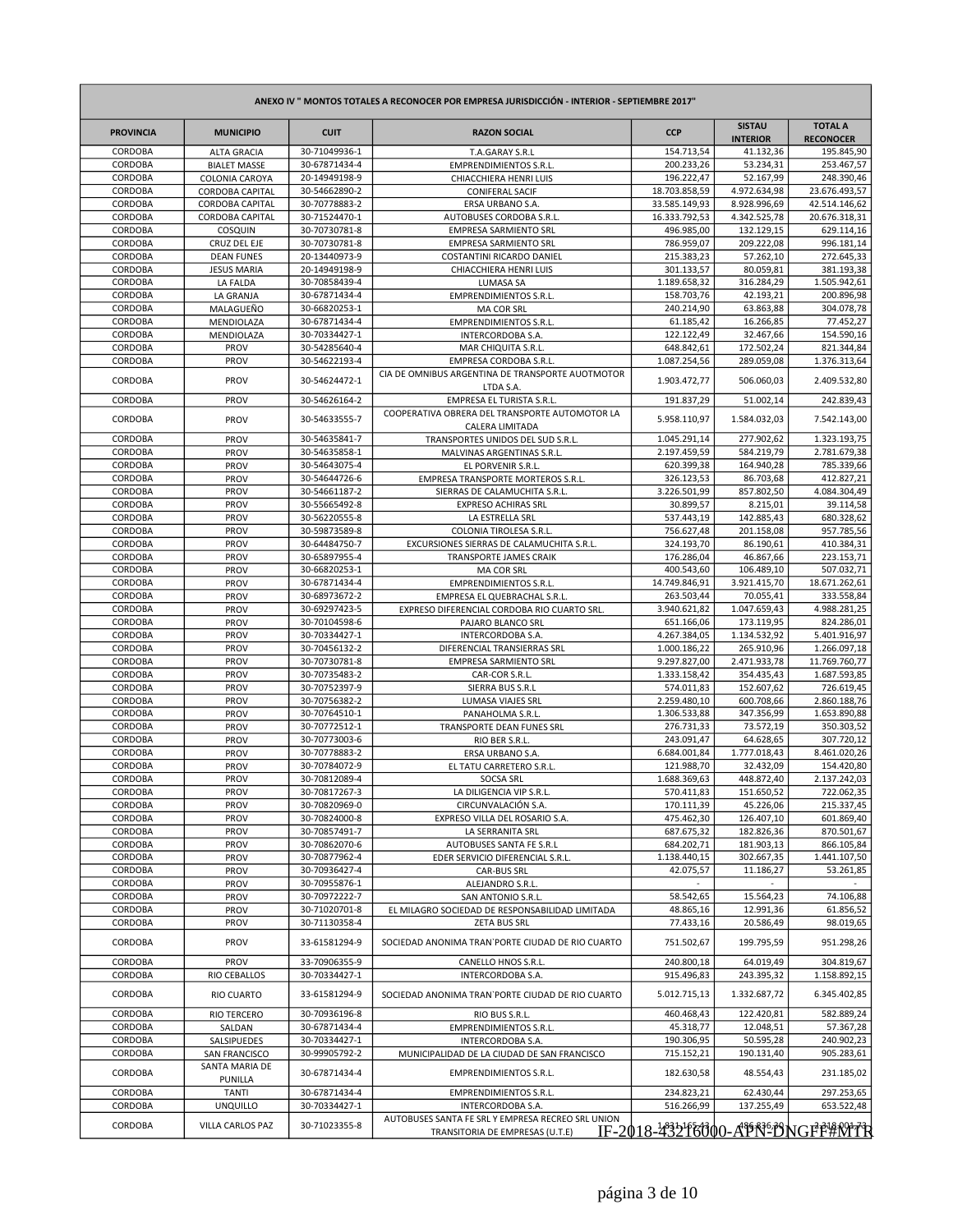| ANEXO IV " MONTOS TOTALES A RECONOCER POR EMPRESA JURISDICCIÓN - INTERIOR - SEPTIEMBRE 2017" |                                             |                                |                                                                                  |                                 |                                  |                                    |
|----------------------------------------------------------------------------------------------|---------------------------------------------|--------------------------------|----------------------------------------------------------------------------------|---------------------------------|----------------------------------|------------------------------------|
| <b>PROVINCIA</b>                                                                             | <b>MUNICIPIO</b>                            | <b>CUIT</b>                    | <b>RAZON SOCIAL</b>                                                              | <b>CCP</b>                      | <b>SISTAU</b><br><b>INTERIOR</b> | <b>TOTAL A</b><br><b>RECONOCER</b> |
| CORDOBA                                                                                      | <b>VILLA DOLORES</b>                        | 30-71028659-7                  | TRANSPORTE LA LINDA SRL                                                          | 477.693,70                      | 127.000,34                       | 604.694,04                         |
| CORDOBA<br><b>CORRIENTES</b>                                                                 | <b>VILLA MARIA</b><br>CIUDAD DE BELLA VISTA | 33-70913080-9<br>20-24895757-4 | TRANS BUS S.R.L.<br>CLAUDIO MARCELO RAMIREZ                                      | 1.956.140,97<br>390.112,10      | 520.062,48<br>103.715,77         | 2.476.203,45<br>493.827,87         |
| <b>CORRIENTES</b>                                                                            | CIUDAD DE GOYA                              | 23-13418186-9                  | SPESSOT OSVALDO ANTONIO                                                          | 381.811,92                      | 101.509,07                       | 483.321,00                         |
| <b>CORRIENTES</b>                                                                            | CIUDAD DE GOYA                              | 30-66986360-4                  | EMPRESA ALBIZZATTI SRL                                                           | 419.440,04                      | 111.512,94                       | 530.952,97                         |
| <b>CORRIENTES</b>                                                                            | <b>CORRIENTES</b>                           | 30-70778883-2                  | ERSA URBANO S.A.                                                                 | 10.931.818,49                   | 2.906.349,13                     | 13.838.167,62                      |
| <b>CORRIENTES</b>                                                                            | <b>CORRIENTES</b>                           | 30-71526352-8                  | TRANSPORTE SAN LORENZO S.A. UNION TRANSITORIA                                    | 4.222.275,10                    | 1.122.540,18                     | 5.344.815,28                       |
| <b>CORRIENTES</b>                                                                            | <b>CORRIENTES</b>                           | 30-71526681-0                  | MIRAMAR ESTRELLA UNION TRANSITORIA                                               | 2.975.978,80                    | 791.198,04                       | 3.767.176,84                       |
| <b>CORRIENTES</b>                                                                            | <b>CURUZU CUATIA</b>                        | 30-71103403-6                  | CURUZU BUS S.R.L.                                                                | 467.015,76                      | 124.161,49                       | 591.177,24                         |
| <b>CORRIENTES</b><br><b>CORRIENTES</b>                                                       | <b>ESQUINA</b><br><b>ITUZAINGO</b>          | 30-66986360-4<br>30-71338710-6 | EMPRESA ALBIZZATTI SRL<br><b>RENATA S.R.L.</b>                                   | 165.996,44<br>398.912,40        | 44.132,06<br>106.055,43          | 210.128,50<br>504.967,83           |
| <b>CORRIENTES</b>                                                                            | <b>MERCEDES</b>                             | 20-06341269-5                  | SUCESION DE SAGER BELFI ALBERTO                                                  | 95.752,57                       | 25.456,92                        | 121.209,48                         |
| <b>CORRIENTES</b>                                                                            | <b>MERCEDES</b>                             | 20-28482020-8                  | ORTIZ MARIO EDUARDO                                                              | 124.350,77                      | 33.060,08                        | 157.410,84                         |
| <b>CORRIENTES</b>                                                                            | PASO DE LOS LIBRES                          | 20-10901905-5                  | CAISSO, MARIO ANGEL                                                              | 1.853.345,53                    | 492.733,13                       | 2.346.078,66                       |
| <b>CORRIENTES</b>                                                                            | PASO DE LOS LIBRES                          | 30-66975229-2                  | MINIBUS S.R.L.                                                                   | 390.228,08                      | 103.746,60                       | 493.974,68                         |
| <b>CORRIENTES</b>                                                                            | PROV                                        | 20-17529457-1                  | ALBERTO DA FONSECA                                                               | 64.488,59                       | 17.145,03                        | 81.633,62                          |
| <b>CORRIENTES</b>                                                                            | PROV                                        | 23-05755903-9                  | JULIAN TOLEDO                                                                    | 90.026,51                       | 23.934,58                        | 113.961,09                         |
| <b>CORRIENTES</b>                                                                            | PROV                                        | 30-66986360-4                  | EMPRESA ALBIZZATTI SRL                                                           | 118.138,91                      | 31.408,58                        | 149.547,49                         |
| <b>CORRIENTES</b>                                                                            | PROV                                        | 30-68800389-6                  | TURISMO MIRAMAR SRL                                                              | 749.334,30                      | 199.219,10                       | 948.553,41                         |
| <b>CORRIENTES</b>                                                                            | PROV                                        | 30-70710183-7                  | <b>DON ANTONIO SRL</b>                                                           | 526.537,25                      | 139.985,96                       | 666.523,21                         |
| <b>CORRIENTES</b><br><b>CORRIENTES</b>                                                       | PROV<br>PROV                                | 30-70778883-2<br>30-71021286-0 | ERSA URBANO S.A.<br><b>EXPRESO SAUCE SRL</b>                                     | 138.940,87<br>775.829,75        | 36.939,02<br>206.263,22          | 175.879,89<br>982.092,97           |
| <b>ENTRE RIOS</b>                                                                            | CHAJARI                                     | 30-71217763-9                  | COOPERATIVA DE TRABAJO NUEVO EXPRESO DE CHAJARI<br>LTDA.                         | 348.629,44                      | 92.687,13                        | 441.316,57                         |
| <b>ENTRE RIOS</b>                                                                            | <b>CONCEPCION DEL</b><br><b>URUGUAY</b>     | 20-13869570-1                  | CARABALLO LUIS EMILIO                                                            | 1.193.255,98                    | 317.240,77                       | 1.510.496,74                       |
| <b>ENTRE RIOS</b>                                                                            | CONCORDIA                                   | 27-04923316-2                  | DORA LUISA GARCIA                                                                | 250.844,09                      | 66.689,77                        | 317.533,86                         |
| <b>ENTRE RIOS</b>                                                                            | CONCORDIA                                   | 27-18298537-1                  | CHAMUSSY NORMA GRACIELA                                                          | 210.813,17                      | 56.047,10                        | 266.860,27                         |
| <b>ENTRE RIOS</b>                                                                            | CONCORDIA                                   | 30-67092242-8                  | COOPERATIVA DE TRABAJO "12 DE OCTUBRE" LTADA.                                    | 727.769,86                      | 193.485,95                       | 921.255,81                         |
| <b>ENTRE RIOS</b>                                                                            | CONCORDIA                                   | 30-67092815-9                  | COOPERATIVA DE TRABAJO 21 DE OCUBRE LTDA                                         | 1.027.660,41                    | 273.215,29                       | 1.300.875,70                       |
| <b>ENTRE RIOS</b>                                                                            | CONCORDIA                                   | 30-68873767-9                  | COOPERATIVA TRABAJO TRANSPORTES CONCORDIA LTDA                                   | 1.010.337,39                    | 268.609,77                       | 1.278.947,16                       |
| <b>ENTRE RIOS</b>                                                                            | CONCORDIA                                   | 30-70728854-6                  | COOPERATIVA DE TRABAJO NUEVO EXPRESO LTDA                                        | 1.750.568,97                    | 465.408,81                       | 2.215.977,77                       |
| <b>ENTRE RIOS</b>                                                                            | CONCORDIA                                   | 30-70790990-7                  | TURISMO PALMARES S.R.L.                                                          | 1.962.278,92                    | 521.694,32                       | 2.483.973,24                       |
| <b>ENTRE RIOS</b>                                                                            | GUALEGUAYCHU                                | 30-67108644-5                  | AUTOTRANSPORTE 1º DE AGOSTO S.R.L.                                               | 905.854,18                      | 240.831,71                       | 1.146.685,88                       |
| <b>ENTRE RIOS</b><br><b>ENTRE RIOS</b>                                                       | GUALEGUAYCHU<br>GUALEGUAYCHU                | 30-70852629-7<br>30-71506444-4 | EL VERDE S.R.L.<br>DELCAUSSE HERMANOS SRL                                        | 471.326,94                      | 125.307,66                       | 596.634,60                         |
| <b>ENTRE RIOS</b>                                                                            | LA PAZ                                      | 30-70930987-7                  | FONTANINI, LUCIO CLEMENTE Y FONTANINI, ALFREDO CESAR<br>S.H.                     | 542.426,13                      | 144.210,20                       | 686.636,33                         |
| <b>ENTRE RIOS</b>                                                                            | PARANA                                      | 30-70778883-2                  | ERSA URBANO S.A.                                                                 | 8.676.878,57                    | 2.306.847,53                     | 10.983.726,10                      |
| <b>ENTRE RIOS</b>                                                                            | PARANA                                      | 33-54637496-9                  | TRANSPORTE MARIANO MORENO S.R.L.                                                 | 6.170.204,74                    | 1.640.419,59                     | 7.810.624,33                       |
| <b>ENTRE RIOS</b>                                                                            | PROV                                        | 20-05929012-7                  | PONTI JORGE ALBERTO                                                              | 30.207,86                       | 8.031,10                         | 38.238,96                          |
| <b>ENTRE RIOS</b>                                                                            | PROV                                        | 20-05947106-7                  | SALVA EDUARDO FRANCISCO                                                          | 60.355,10                       | 16.046,09                        | 76.401,19                          |
| <b>ENTRE RIOS</b>                                                                            | PROV                                        | 20-07886635-8                  | SCHAAB JOSE MARIO                                                                | 583.855,79                      | 155.224,75                       | 739.080,54                         |
| <b>ENTRE RIOS</b>                                                                            | PROV                                        | 20-08458541-7                  | BENEDETTI DANIEL ENRIQUE                                                         | 33.841,77                       | 8.997,22                         | 42.838,99                          |
| <b>ENTRE RIOS</b>                                                                            | PROV                                        | 20-10071600-4                  | OTERO JUAN ALBERTO                                                               | 90.990,91                       | 24.190,98                        | 115.181,89                         |
| <b>ENTRE RIOS</b><br><b>ENTRE RIOS</b>                                                       | PROV<br>PROV                                | 20-14648749-2<br>20-16958474-6 | BELTRAMELLI JUAN RAMON<br>ALVAREZ RUBEN ERNESTO                                  | 81.220,73<br>169.372,25         | 21.593,46<br>45.029,55           | 102.814,20<br>214.401,80           |
| <b>ENTRE RIOS</b>                                                                            | PROV                                        | 20-20290371-2                  | REBOSSIO DANIEL SANTIAGO AGUSTIN                                                 | 21.559,37                       | 5.731,80                         | 27.291,17                          |
| <b>ENTRE RIOS</b>                                                                            | PROV                                        | 20-24300098-0                  | GUICHARD JORGE ALEJANDRO                                                         | 56.194,38                       | 14.939,92                        | 71.134,29                          |
| <b>ENTRE RIOS</b>                                                                            | PROV                                        | 20-29678484-3                  | SCHEY MARIANO ALBERTO                                                            | 61.356,54                       | 16.312,34                        | 77.668,88                          |
| <b>ENTRE RIOS</b>                                                                            | PROV                                        | 20-38170576-6                  | GUICHARD PLASSY JUAN PABLO                                                       | 34.173,77                       | 9.085,49                         | 43.259,26                          |
| <b>ENTRE RIOS</b>                                                                            | PROV                                        | 23-12259588-9                  | ZANARDI, CARLOS ENRIQUE                                                          | 66.246,09                       | 17.612,28                        | 83.858,38                          |
| <b>ENTRE RIOS</b>                                                                            | PROV                                        | 23-29613086-9                  | MIÑO ALBERTO EDUARDO                                                             | 44.807,49                       | 11.912,58                        | 56.720,07                          |
| <b>ENTRE RIOS</b>                                                                            | PROV                                        | 27-16189880-0                  | <b>VINARDI CARMEN</b>                                                            | 80.567,08                       | 21.419,68                        | 101.986,76                         |
| <b>ENTRE RIOS</b>                                                                            | PROV                                        | 27-25027181-1                  | LAZZA CARINA GRACIELA                                                            | 54.844,50                       | 14.581,04                        | 69.425,54                          |
| <b>ENTRE RIOS</b><br><b>ENTRE RIOS</b>                                                       | PROV                                        | 30-54625840-4<br>30-54640151-7 | EMPRESA SAN JOSE S.A.                                                            | 406.710,11                      | 108.128,54                       | 514.838,65                         |
| <b>ENTRE RIOS</b>                                                                            | PROV<br>PROV                                | 30-54660726-3                  | ZENIT TRANSPORTE SRL<br>EMPRESA DE TRANSPORTES FLUVIALES DEL LITORAL S.A.        | 410.411,70                      | 109.112,65                       | 519.524,35                         |
| <b>ENTRE RIOS</b>                                                                            | PROV                                        | 30-56610811-5                  | EMPRESA RIO URUGUAY S. R. L.                                                     | 79.694,32                       | 21.187,65                        | 100.881,96                         |
| <b>ENTRE RIOS</b>                                                                            | PROV                                        | 30-56932469-2                  | <b>CODTA SRL</b>                                                                 | 481.501,21                      | 128.012,61                       | 609.513,82                         |
| <b>ENTRE RIOS</b>                                                                            | PROV                                        | 30-62944722-5                  | EMPRESA DE TRANSPORTE AUTOMOTOR S.R.L.                                           | 175.566,82                      | 46.676,45                        | 222.243,27                         |
| <b>ENTRE RIOS</b>                                                                            | PROV                                        | 30-68111919-8                  | EL INDIO S.R.L.                                                                  | 668.935,80                      | 177.844,24                       | 846.780,05                         |
| <b>ENTRE RIOS</b>                                                                            | PROV                                        | 30-69047837-0                  | EMPRESA GUADALUPE S.R.L.                                                         | 124.389,30                      | 33.070,32                        | 157.459,62                         |
| <b>ENTRE RIOS</b>                                                                            | PROV                                        | 30-70013483-7                  | EMPRESA CIUDAD DE CRESPO S.R.L.                                                  | 273.797,29                      | 72.792,14                        | 346.589,43                         |
| <b>ENTRE RIOS</b><br><b>ENTRE RIOS</b>                                                       | PROV<br>PROV                                | 30-70742867-4<br>30-70805698-3 | TRANSPORTADORA SAN MARTIN S.A.<br>ESPONDA OSVALDO RAMON Y CAMPIÑO CARLOS ANTONIO | 193.759,58<br>395.609,89        | 51.513,20<br>105.177,42          | 245.272,78<br>500.787,30           |
|                                                                                              |                                             |                                | S.H.                                                                             |                                 |                                  |                                    |
| <b>ENTRE RIOS</b>                                                                            | PROV                                        | 30-70844865-2                  | RIOS TUR S.A.                                                                    | 440.666,41                      | 117.156,21                       | 557.822,62                         |
| <b>ENTRE RIOS</b>                                                                            | PROV                                        | 30-70910182-6                  | EMPRESA BETTAREL S.R.L.<br>FONTANINI, LUCIO CLEMENTE Y FONTANINI, ALFREDO CESAR  | 109.388,53                      | 29.082,19                        | 138.470,73                         |
| <b>ENTRE RIOS</b>                                                                            | PROV                                        | 30-70930987-7                  | S.H.                                                                             | 65.341,45                       | 17.371,77                        | 82.713,22                          |
| <b>ENTRE RIOS</b><br><b>ENTRE RIOS</b>                                                       | PROV<br>PROV                                | 30-71138279-4<br>30-71505612-3 | EXPRESO HERNANDARIAS S.A<br>HERMANOS MIÑO S.R.L.                                 | 636.597,39<br>21.630,82         | 169.246,71<br>5.750,80           | 805.844,10<br>27.381,62            |
| <b>ENTRE RIOS</b>                                                                            | PROV                                        | 33-67106297-9                  | JOVI BUS S.R.L.                                                                  | IF-2018-43245000-ABN3DNGFE#M/FR |                                  |                                    |
|                                                                                              |                                             |                                |                                                                                  |                                 |                                  |                                    |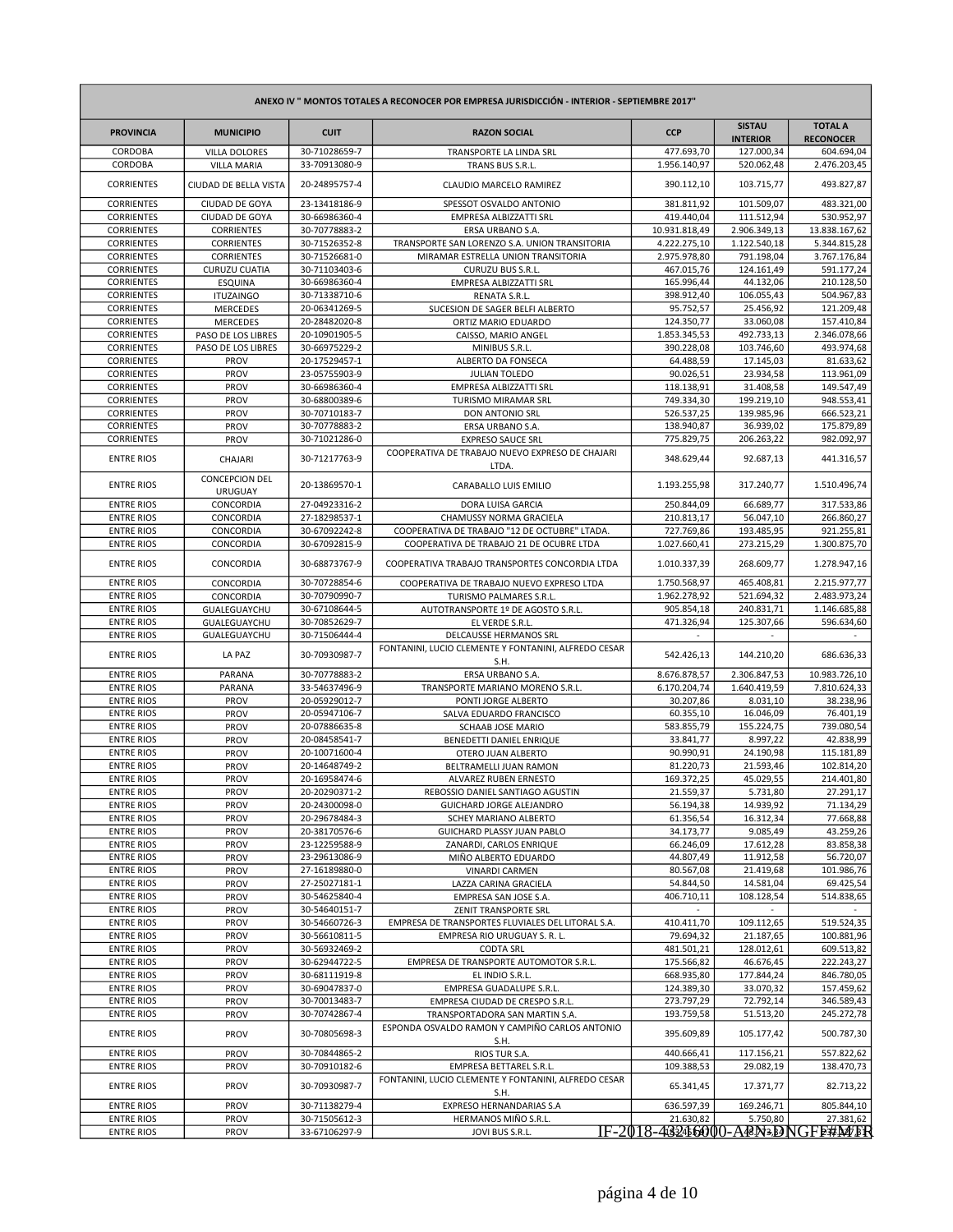| ANEXO IV " MONTOS TOTALES A RECONOCER POR EMPRESA JURISDICCIÓN - INTERIOR - SEPTIEMBRE 2017" |                                 |                                |                                                                                                         |                                  |                                  |                                    |
|----------------------------------------------------------------------------------------------|---------------------------------|--------------------------------|---------------------------------------------------------------------------------------------------------|----------------------------------|----------------------------------|------------------------------------|
| <b>PROVINCIA</b>                                                                             | <b>MUNICIPIO</b>                | <b>CUIT</b>                    | <b>RAZON SOCIAL</b>                                                                                     | <b>CCP</b>                       | <b>SISTAU</b><br><b>INTERIOR</b> | <b>TOTAL A</b><br><b>RECONOCER</b> |
| <b>ENTRE RIOS</b>                                                                            | PROV                            | 33-71007879-9                  | H.E.R SA                                                                                                | 584.990,72                       | 155.526,48                       | 740.517,20                         |
| <b>FORMOSA</b>                                                                               | <b>FORMOSA</b>                  | 30-54625840-4                  | EMPRESA SAN JOSE S.A.                                                                                   |                                  |                                  |                                    |
| <b>FORMOSA</b>                                                                               | PROV                            | 30-54623424-6                  | EMPRESA EL NORTE BIS S.R.L.                                                                             | 166.080,70                       | 44.154,46                        | 210.235,15                         |
| <b>FORMOSA</b><br>JUJUY                                                                      | PROV<br><b>MONTERRICO</b>       | 30-70939332-0<br>30-70810182-2 | NUEVA EMPRESA GODOY S.R.L.<br>TRANSPORTE FUTURO S.R.L.                                                  | 279.924,56<br>171.807,90         | 74.421,15<br>45.677,10           | 354.345,70<br>217.485,00           |
| JUJUY                                                                                        | PALPALA                         | 33-65995802-9                  | EMPRESA DE TRANSPORTE DE PASAJEROS GENERAL SAVIO SRL                                                    | 170.086,36                       | 45.219,41                        | 215.305,76                         |
| JUJUY                                                                                        | PALPALA                         | 33-70753573-9                  | COOPERATIVA DE TRABAJO PALBUS 2000 LIMITADA                                                             | 622.741,74                       | 165.563,02                       | 788.304,77                         |
| JUJUY                                                                                        | PERICO                          | 23-26451240-9                  | <b>BRAVO JORGE ALBERTO</b>                                                                              | 190.901,78                       | 50.753,42                        | 241.655,21                         |
| JUJUY                                                                                        | PROV                            | 20-07809865-2                  | CRUZ LAMAS ATANACIO FELIX                                                                               | 56.196,49                        | 14.940,48                        | 71.136,97                          |
| JUJUY                                                                                        | PROV                            | 20-11568647-0                  | <b>FLORES PABLO</b>                                                                                     | 203.589,41                       | 54.126,58                        | 257.715,98                         |
| JUJUY                                                                                        | PROV                            | 20-14192535-1                  | GUILLERMO HORACIO RUIZ                                                                                  | 1.226.739,22                     | 326.142,67                       | 1.552.881,89                       |
| JUJUY                                                                                        | PROV                            | 30-58121405-3                  | BALUT HNOS. S.R.L.                                                                                      | 1.113.970,80                     | 296.161,89                       | 1.410.132,70                       |
| JUJUY                                                                                        | PROV                            | 30-67147348-1                  | PANAMERICANO DE JUJUY S.A.                                                                              | 1.819.957,90                     | 483.856,65                       | 2.303.814,54                       |
| JUJUY                                                                                        | PROV                            | 30-68739016-0                  | EVELIA S.A.                                                                                             | 519.855,57                       | 138.209,56                       | 658.065,12                         |
| JUJUY                                                                                        | PROV                            | 30-68739849-8                  | TRANSPORTE AUTOMOTOR SAN ISIDRO LABRADOR S.R.L.                                                         | 226.986,72                       | 60.347,02                        | 287.333,74                         |
| JUJUY                                                                                        | PROV                            | 30-68740584-2                  | EL VALLISTO SRL                                                                                         | 227.042,34                       | 60.361,81                        | 287.404,15                         |
| JUJUY                                                                                        | PROV                            | 30-70363625-6                  | <b>JAMA BUS SA</b>                                                                                      | 609.015,02                       | 161.913,62                       | 770.928,64                         |
| JUJUY                                                                                        | PROV                            | 30-70704569-4                  | TRANSPORTE SAN CAYETANO SRL                                                                             | 787.847,23                       | 209.458,21                       | 997.305,44                         |
| JUJUY                                                                                        | PROV                            | 30-70810182-2                  | TRANSPORTE FUTURO S.R.L.                                                                                | 701.075,42                       | 186.388,93                       | 887.464,35                         |
| JUJUY                                                                                        | PROV                            | 30-70869163-8                  | TRANSPORTE AUTOMOTOR DE PASAJEROS FIGUEROA S.A.                                                         | 655.683,81                       | 174.321,05                       | 830.004,86                         |
| JUJUY                                                                                        | PROV                            | 30-70882900-1                  | TRANSPORTE SAN JOSE SA                                                                                  | 703.018,21                       | 186.905,44                       | 889.923,65                         |
| JUJUY                                                                                        | PROV                            | 33-65995802-9                  | EMPRESA DE TRANSPORTE DE PASAJEROS GENERAL SAVIO SRL.                                                   | 5.088.909,93                     | 1.352.944,98                     | 6.441.854,91                       |
| JUJUY                                                                                        | PROV                            | 33-70753573-9                  | COOPERATIVA DE TRABAJO PALBUS 2000 LIMITADA                                                             | 1.024.304,81                     | 272.323,16                       | 1.296.627,97                       |
| JUJUY                                                                                        | PROV<br>SAN SALVADOR DE         | 33-70887242-9                  | TRANSPORTE IRUYA S.A.                                                                                   | 145.083,80                       | 38.572,19                        | 183.655,99                         |
| <b>JUJUY</b>                                                                                 | JUJUY                           | 30-70725043-3                  | SANTA ANA SRL                                                                                           | 5.606.242.15                     | 1.490.483,67                     | 7.096.725,83                       |
| JUJUY                                                                                        | SAN SALVADOR DE<br>JUJUY        | 30-70821373-6                  | COOPERATIVA DE TRABAJO UNION BUS LIMITADA                                                               | 5.243.789,08                     | 1.394.121,37                     | 6.637.910,45                       |
| JUJUY                                                                                        | SAN SALVADOR DE<br>JUJUY        | 30-70840358-6                  | EL URBANO S.R.L.                                                                                        | 6.749.771,67                     | 1.794.504,09                     | 8.544.275,76                       |
| JUJUY                                                                                        | SAN SALVADOR DE<br>JUJUY        | 30-70912924-0                  | COOPERATIVA DE TRABAJO TRANSPORTE AUTOMOTOR DE<br>PASAJERO EL SALVADOR LIMITADA                         | 1.709.575,78                     | 454.510,30                       | 2.164.086,07                       |
| JUJUY                                                                                        | SAN SALVADOR DE<br>JUJUY        | 30-71133019-0                  | TRANSPORTE SAN JORGE S.A.                                                                               | 2.819.283,16                     | 749.538,71                       | 3.568.821,87                       |
| JUJUY                                                                                        | SAN SALVADOR DE<br>JUJUY        | 30-71412556-3                  | TRANSPORTES AUTOMOTORES COLON S.R.L.                                                                    | 5.366.082,53                     | 1.426.634,49                     | 6.792.717,01                       |
| JUJUY                                                                                        | SAN SALVADOR DE<br><b>JUJUY</b> | 33-70753573-9                  | COOPERATIVA DE TRABAJO PALBUS 2000 LIMITADA                                                             | 1.734.880,51                     | 461.237,85                       | 2.196.118,36                       |
| LA PAMPA                                                                                     | <b>GENERAL PICO</b>             | 30-54571938-6                  | COOPERATIVA REGIONAL DE ELECTRICIDAD DE OBRAS Y<br>OTROS SERVICIOS DE GRAL PICO LTD                     | 319.570,11                       | 84.961,37                        | 404.531,48                         |
| LA PAMPA                                                                                     | PROV                            | 20-23636945-6                  | ZACCARA JUAN EDUARDO                                                                                    | 60.467,61                        | 16.076,01                        | 76.543,61                          |
| LA PAMPA                                                                                     | PROV                            | 30-54637090-5                  | <b>EMPRESA DUMAS SA</b>                                                                                 | 619.735,53                       | 164.763,79                       | 784.499,32                         |
| LA PAMPA                                                                                     | PROV                            | 30-54660757-3                  | <b>EXPRESO CATRILO SRL</b>                                                                              | 102.610,95                       | 27.280,30                        | 129.891.25                         |
| LA PAMPA<br>LA PAMPA                                                                         | PROV<br>PROV                    | 30-67156025-2<br>30-71010150-3 | TURISMO GENERAL PICO SRL<br>TRANSUR 10 DE JUNIO S.R.L.                                                  | 74.743,59<br>171.370,30          | 19.871,44<br>45.560,76           | 94.615,03<br>216.931,06            |
| LA PAMPA                                                                                     | PROV                            | 30-71478406-0                  | PAOLI HNOS. S.R.L.                                                                                      | 44.909,96                        | 11.939,83                        | 56.849,79                          |
| LA PAMPA                                                                                     | PROV                            | 33-63450718-9                  | AUTOTRANSPORTES GENERAL PICO SRL                                                                        | 322.465,19                       | 85.731,06                        | 408.196,25                         |
| LA PAMPA                                                                                     | SANTA ROSA                      | 30-70862070-6                  | AUTOBUSES SANTA FE S.R.L                                                                                | 2.420.914,74                     | 643.627,91                       | 3.064.542,64                       |
| LA RIOJA                                                                                     | CHILECITO                       | 30-70962373-3                  | TRANSPORTES ARIEL S.R.L                                                                                 | 996.950,51                       | 265.050,71                       | 1.262.001,22                       |
| LA RIOJA                                                                                     | LA RIOJA                        | 30-71451383-0                  | SAN FRANCISCO S.A.                                                                                      | 4.598.267,99                     | 1.222.502,20                     | 5.820.770,19                       |
| LA RIOJA                                                                                     | LA RIOJA                        | 30-99902250-9                  | MUNICIPALIDAD DE LA RIOJA                                                                               | 682.481,43                       | 181.445,50                       | 863.926,93                         |
| LA RIOJA                                                                                     | PROV                            | 30-70844680-3                  | 20 DE MAYO S.R.L.                                                                                       | 138.982,94                       | 36.950,21                        | 175.933,15                         |
| LA RIOJA                                                                                     | PROV                            | 33-67190007-9                  | FACUNDO S.R.L.                                                                                          | 180.241,42                       | 47.919,25                        | 228.160,67                         |
| MENDOZA<br>MENDOZA                                                                           | PROV                            | 30-54627266-0<br>30-54627327-6 | ANTONIO BUTTINI E HIJOS SRL                                                                             | 3.909.713,24<br>4.769.994,03     | 1.039.442,03<br>1.268.157,53     | 4.949.155,27<br>6.038.151,56       |
| MENDOZA                                                                                      | PROV<br>PROV                    | 30-54635766-6                  | TRANSPORTES GENERAL BARTOLOME MITRE S.R.L.<br>EMPRESA MAIPU S.R.L.                                      | 16.239.586,38                    | 4.317.480,00                     | 20.557.066,38                      |
| MENDOZA                                                                                      | PROV                            | 30-54636240-6                  | EL CACIQUE S.A.                                                                                         | 15.702.769,21                    | 4.174.761,01                     | 19.877.530,22                      |
| MENDOZA                                                                                      | PROV                            | 30-54636295-3                  | TRANSPORTES EL PLUMERILLO S.A.                                                                          | 8.373.634,80                     | 2.226.226,70                     | 10.599.861,49                      |
| MENDOZA                                                                                      | PROV                            | 30-54640847-3                  | AUTOTRANSPORTES ISELIN S.A.                                                                             | 4.118.768,94                     | 1.095.021,89                     | 5.213.790,83                       |
| MENDOZA                                                                                      | PROV                            | 30-54648445-5                  | TRANSPORTE DE PASAJEROS GENERAL ROCA S.R.L.                                                             | 8.488.711,47                     | 2.256.821,15                     | 10.745.532,61                      |
| MENDOZA                                                                                      | PROV                            | 30-64519168-0                  | NUEVA GENERACION SA                                                                                     | 6.037.648,06                     | 1.605.177,87                     | 7.642.825,93                       |
| MENDOZA                                                                                      | PROV                            | 30-67202711-6                  | DI CE TOURS SRL                                                                                         | 5.676.959,94                     | 1.509.284,81                     | 7.186.244,74                       |
| MENDOZA                                                                                      | PROV                            | 30-70761059-6                  | PRESTACIONES S.A.                                                                                       | 1.705.094,78                     | 453.318,97                       | 2.158.413,75                       |
| MENDOZA                                                                                      | PROV                            | 30-70897582-2                  | AUTOTRANSPORTES PRESIDENTE ALVEAR SA Y OTRAS UTE<br>AUTOTRANSPORTES LOS ANDES S.A. - AUTOTRANSPORTES EL | 5.730.245,33                     | 1.523.451,34                     | 7.253.696,67                       |
| MENDOZA                                                                                      | PROV                            | 30-70899154-2                  | TRAPICHE S.R.L. - UTE                                                                                   | 6.821.106,45                     | 1.813.469,26                     | 8.634.575,71                       |
| MENDOZA<br>MENDOZA                                                                           | PROV<br>PROV                    | 30-70900849-4<br>30-71546807-3 | TRANTUR S.A.<br>SOCIEDAD DE TRANSPORTE DE MENDOZA- STM S.A.U.P.E                                        | 98.643,41<br>4.942.606,61        | 26.225,48<br>1.314.048,57        | 124.868,90<br>6.256.655,18         |
| MENDOZA                                                                                      | <b>PROV</b>                     | 33-54636493-9                  | AUTOTRANSPORTES EL TRAPICHE S.R.L.                                                                      | 7.026.849,12                     | 1.868.168,30                     | 8.895.017,42                       |
| MENDOZA                                                                                      | PROV                            | 33-54650572-9                  | LA UNION SRL                                                                                            | IF-2018-43226000-ACN4.DNGFF#M6TR |                                  |                                    |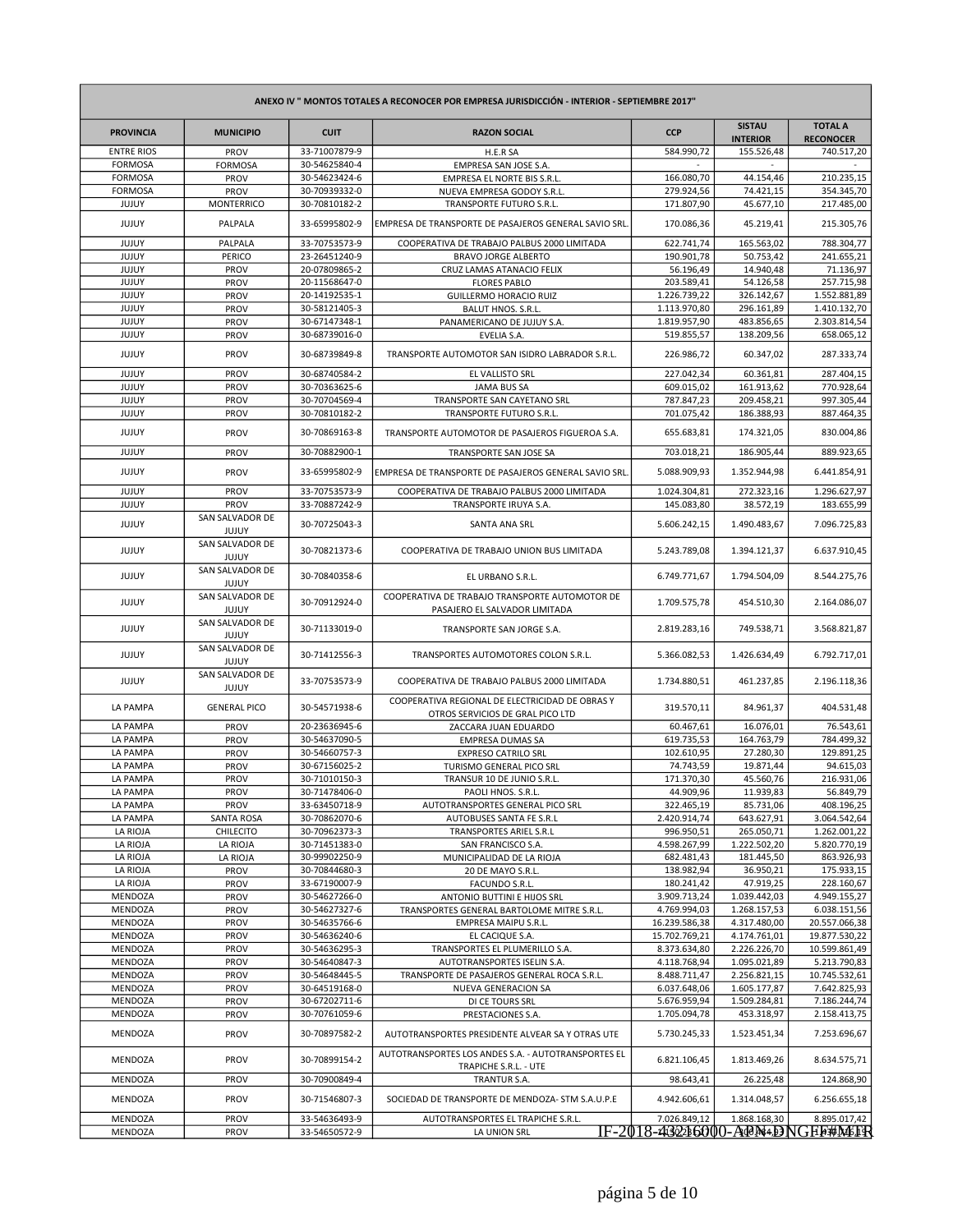| ANEXO IV " MONTOS TOTALES A RECONOCER POR EMPRESA JURISDICCIÓN - INTERIOR - SEPTIEMBRE 2017" |                                   |                                |                                                                                                                     |                                                |                                  |                                    |
|----------------------------------------------------------------------------------------------|-----------------------------------|--------------------------------|---------------------------------------------------------------------------------------------------------------------|------------------------------------------------|----------------------------------|------------------------------------|
| <b>PROVINCIA</b>                                                                             | <b>MUNICIPIO</b>                  | <b>CUIT</b>                    | <b>RAZON SOCIAL</b>                                                                                                 | <b>CCP</b>                                     | <b>SISTAU</b><br><b>INTERIOR</b> | <b>TOTAL A</b><br><b>RECONOCER</b> |
| <b>MENDOZA</b>                                                                               | PROV                              | 33-54662883-9                  | COOPERATIVA ANDINA DE TRANSPORTE AUTOMOTOR DE<br>PROVISIÓN DE SERVICIOS INTERNACIONAL "CATA<br>INTERNACIONAL LTDA." | 4.441.204,54                                   | 1.180.745,08                     | 5.621.949,62                       |
| <b>MISIONES</b>                                                                              | <b>APOSTOLES</b>                  | 30-68784108-1                  | EMPRESA RIO URUGUAY S.R.L.                                                                                          | 118.528,14                                     | 31.512,06                        | 150.040,20                         |
| <b>MISIONES</b>                                                                              | ARISTOBULO DEL VALLE              | 20-18436380-2                  | <b>BLOCH HECTOR</b>                                                                                                 | 32.956,81                                      | 8.761,94                         | 41.718,75                          |
| <b>MISIONES</b>                                                                              | <b>CERRO AZUL</b>                 | 33-70851728-9                  | TALA S.R.L.                                                                                                         | 75.867,94                                      | 20.170,36                        | 96.038,30                          |
| <b>MISIONES</b>                                                                              | COLONIA WANDA<br>CONCEPCION DE LA | 30-70734272-9                  | KENIA S.A.                                                                                                          |                                                |                                  |                                    |
| <b>MISIONES</b>                                                                              | SIERRA                            | 30-70848882-4                  | <b>FEDERICO S.R.L</b>                                                                                               | 16.451,42                                      | 4.373,80                         | 20.825,22                          |
| <b>MISIONES</b>                                                                              | DOS DE MAYO                       | 20-17091005-3                  | COSTA RICARDO ALDEMAR                                                                                               | 147.403,99                                     | 39.189,04                        | 186.593,03                         |
| <b>MISIONES</b>                                                                              | EL DORADO                         | 30-56232866-8                  | TIEMESMANN Y ARENHARDT EMPRESA TRANSPORTE<br>COLECTIVOS ELDORADO S.R.L.                                             | 3.534.279,47                                   | 939.628,67                       | 4.473.908,14                       |
| <b>MISIONES</b>                                                                              | <b>JARDIN AMERICA</b>             | 20-92437237-1                  | HENNING, RUDI                                                                                                       | 176.229,22                                     | 46.852,56                        | 223.081,78                         |
| <b>MISIONES</b><br><b>MISIONES</b>                                                           | LEANDRO N. ALEM<br>MONTECARLO     | 33-71144935-9<br>30-54626478-1 | ROTA S.R.L<br><b>EMPRESA KRUSE S.A.</b>                                                                             | 66.611,23                                      | 17.709,36                        | 84.320,59                          |
| <b>MISIONES</b>                                                                              | MONTECARLO                        | 30-69814862-0                  | TRANSPORTES URBANOS MONTECARLO SRL                                                                                  | 515.602,54                                     | 137.078,84                       | 652.681,38                         |
| <b>MISIONES</b>                                                                              | OBERA                             | 30-69809378-8                  | CAPITAL DEL MONTE S.A.                                                                                              | 2.253.663,52                                   | 599.162,25                       | 2.852.825,77                       |
| <b>MISIONES</b>                                                                              | POSADAS                           | 30-57196873-4                  | CASIMIRO ZBIKOSKI S.A.                                                                                              | 8.231.871,35                                   | 2.188.537,26                     | 10.420.408,61                      |
| <b>MISIONES</b>                                                                              | <b>POSADAS</b>                    | 30-64577359-0                  | TIPOKA S.A.                                                                                                         | 4.372.367,64                                   | 1.162.444,00                     | 5.534.811,64                       |
| <b>MISIONES</b>                                                                              | POSADAS                           | 30-68324708-8                  | EMPRESA BENCIVENGA SRL                                                                                              | 3.716.956,52                                   | 988.195,45                       | 4.705.151,98                       |
| <b>MISIONES</b><br><b>MISIONES</b>                                                           | POSADAS<br>PROV                   | 30-71512148-0<br>20-10975812-5 | NUESTRA SEÑORA DEL ROSARIO S.A.<br>PEREIRA OSCAR HUGO                                                               | 1.046.994,43<br>27.616,54                      | 278.355,46<br>7.342,17           | 1.325.349,89<br>34.958,71          |
| <b>MISIONES</b>                                                                              | PROV                              | 20-11137686-8                  | <b>GADSKE ERNESTO GERARDO</b>                                                                                       | 118.767,51                                     | 31.575,70                        | 150.343,21                         |
| <b>MISIONES</b>                                                                              | PROV                              | 20-12189659-2                  | SOLIS LEONEL JOSÉ                                                                                                   | 248.013,43                                     | 65.937,21                        | 313.950,64                         |
| <b>MISIONES</b>                                                                              | PROV                              | 20-16512622-0                  | FIGUEREDO JORGE DANIEL                                                                                              | 26.527,84                                      | 7.052,73                         | 33.580,58                          |
| <b>MISIONES</b>                                                                              | PROV                              | 20-16705639-4                  | MUNICH SIGFRIDO                                                                                                     | 249.847,87                                     | 66.424,92                        | 316.272,79                         |
| <b>MISIONES</b>                                                                              | PROV                              | 20-17831363-1                  | DE OLIVERA RAUL OMAR                                                                                                | 97.493,70                                      | 25.919,82                        | 123.413,51                         |
| <b>MISIONES</b>                                                                              | PROV                              | 20-21685161-8                  | PROX SERGIO ALFREDO                                                                                                 | 655.890,35                                     | 174.375,96                       | 830.266,32                         |
| <b>MISIONES</b>                                                                              | PROV                              | 20-24275862-6                  | SCHWARTZ DANIEL OMAR                                                                                                | 50.478,75                                      | 13.420,35                        | 63.899,11                          |
| <b>MISIONES</b><br><b>MISIONES</b>                                                           | PROV<br>PROV                      | 20-24751001-0<br>20-92437237-1 | SCHNEIDER HECTOR CESAR JAVIER<br>HENNING, RUDI                                                                      | 47.213,86<br>194.821,47                        | 12.552,34<br>51.795,52           | 59.766,20<br>246.616,99            |
| <b>MISIONES</b>                                                                              | PROV                              | 23-12312046-9                  | MAZUREK CARLOS EDUARDO                                                                                              | 262.949,41                                     | 69.908,11                        | 332.857,52                         |
| <b>MISIONES</b>                                                                              | PROV                              | 27-04536610-9                  | LILA MARIA KRUK                                                                                                     | 82.399,30                                      | 21.906,80                        | 104.306,10                         |
| <b>MISIONES</b>                                                                              | PROV                              | 27-06507877-0                  | MARQUEZ NILDA NOEMÍ                                                                                                 | 45.153,78                                      | 12.004,65                        | 57.158,43                          |
| <b>MISIONES</b>                                                                              | PROV                              | 27-26193002-7                  | <b>BARCHUK MERCEDES RAQUEL</b>                                                                                      | 68.307,84                                      | 18.160,42                        | 86.468,27                          |
| <b>MISIONES</b>                                                                              | PROV                              | 27-26325606-4                  | NIENSZON ELISA INES                                                                                                 | 79.596,15                                      | 21.161,55                        | 100.757,69                         |
| <b>MISIONES</b>                                                                              | PROV                              | 27-92437181-7                  | <b>HENNIG ELIZABET</b>                                                                                              | 98.089,41                                      | 26.078,19                        | 124.167,60                         |
| <b>MISIONES</b><br><b>MISIONES</b>                                                           | PROV<br>PROV                      | 30-54626478-1<br>30-56232866-8 | <b>EMPRESA KRUSE S.A.</b><br>TIEMESMANN Y ARENHARDT EMPRESA TRANSPORTE                                              | 338.393,80<br>381.105,70                       | 89.965,87<br>101.321,32          | 428.359,67<br>482.427,02           |
| <b>MISIONES</b>                                                                              | PROV                              | 30-56292411-2                  | COLECTIVOS ELDORADO S.R.L.<br>EXPRESO SINGER SOCIEDAD ANONIMA DE TRANSPORTE                                         | 416.244,57                                     | 110.663,39                       | 526.907,95                         |
| <b>MISIONES</b>                                                                              | PROV                              | 30-57196873-4                  | CASIMIRO ZBIKOSKI S.A.                                                                                              | 6.029.867,03                                   | 1.603.109,20                     | 7.632.976,23                       |
| <b>MISIONES</b>                                                                              | PROV                              | 30-64577359-0                  | TIPOKA S.A.                                                                                                         | 1.532.939,53                                   | 407.549,53                       | 1.940.489,06                       |
| <b>MISIONES</b>                                                                              | PROV                              | 30-67233724-7                  | EMPRESA EL LUCERO SRL                                                                                               | 93.493,97                                      | 24.856,44                        | 118.350,42                         |
| <b>MISIONES</b>                                                                              | PROV                              | 30-67252310-5                  | <b>EMPRESA DILKIN S.R.L</b>                                                                                         | 185.657,37                                     | 49.359,14                        | 235.016,50                         |
| <b>MISIONES</b><br><b>MISIONES</b>                                                           | PROV<br>PROV                      | 30-69809378-8<br>30-69815063-3 | CAPITAL DEL MONTE S.A.                                                                                              | 326.905,28<br>262.580,12                       | 86.911,51<br>69.809,93           | 413.816,79<br>332.390,06           |
| <b>MISIONES</b>                                                                              | PROV                              | 30-70848882-4                  | FORESTAL MDM SRL<br><b>FEDERICO S.R.L</b>                                                                           | 361.913,02                                     | 96.218,72                        | 458.131,74                         |
| <b>MISIONES</b>                                                                              | PROV                              | 30-70868229-9                  | EL LITORAL S.R.L                                                                                                    | 101.322,10                                     | 26.937,64                        | 128.259,74                         |
| <b>MISIONES</b>                                                                              | PROV                              | 30-70946672-7                  | <b>CHITO SRL</b>                                                                                                    | 114.330,47                                     | 30.396,06                        | 144.726,53                         |
| <b>MISIONES</b>                                                                              | PROV                              | 30-71512148-0                  | NUESTRA SEÑORA DEL ROSARIO S.A.                                                                                     | 500.238,57                                     | 132.994,15                       | 633.232,73                         |
| <b>MISIONES</b>                                                                              | PROV                              | 33-70851728-9                  | TALA S.R.L.                                                                                                         | 225.181,09                                     | 59.866,97                        | 285.048,06                         |
| <b>MISIONES</b>                                                                              | PROV                              | 33-71144935-9                  | ROTA S.R.L<br>TIEMESMANN Y ARENHARDT EMPRESA TRANSPORTE                                                             | 144.898,01                                     | 38.522,79                        | 183.420,80                         |
| <b>MISIONES</b>                                                                              | PUERTO ESPERANZA                  | 30-56232866-8                  | COLECTIVOS ELDORADO S.R.L.                                                                                          | 261.286,91                                     | 69.466,12                        | 330.753,03                         |
| <b>MISIONES</b>                                                                              | PUERTO IGUAZÚ                     | 30-63384679-7                  | TRANSPORTE AUTOMOTOR DE PASAJEROS EL PRACTICO S.R.L.                                                                | 1.201.552,75                                   | 319.446,56                       | 1.520.999,31                       |
| <b>MISIONES</b>                                                                              | PUERTO LIBERTAD                   | 30-56232866-8                  | TIEMESMANN Y ARENHARDT EMPRESA TRANSPORTE<br>COLECTIVOS ELDORADO S.R.L.                                             | 47.604,21                                      | 12.656,12                        | 60.260,33                          |
| <b>MISIONES</b><br><b>MISIONES</b>                                                           | <b>SAN JAVIER</b><br>SAN JOSE     | 20-31572387-7<br>30-70848882-4 | MONTENEGRO ELIAS ENRIQUE<br><b>FEDERICO S.R.L</b>                                                                   | 71.902,81<br>28.816,85                         | 19.116,19<br>7.661,29            | 91.019,00<br>36.478,14             |
| <b>MISIONES</b>                                                                              | <b>SAN VICENTE</b>                | 20-16705639-4                  | MUNICH SIGFRIDO                                                                                                     | 107.870,61                                     | 28.678,64                        | 136.549,25                         |
| NEUQUEN                                                                                      | CENTENARIO                        | 30-71035756-7                  | EXPRESO COLONIA S.A.                                                                                                | 546.652,56                                     | 145.333,84                       | 691.986,41                         |
| NEUQUEN                                                                                      | <b>CHOS MALAL</b>                 | 33-65973590-9                  | <b>ALBUS SRL</b>                                                                                                    | 99.585,74                                      | 26.476,01                        | 126.061,75                         |
| NEUQUEN                                                                                      | <b>CUTRAL CO</b>                  | 30-70817299-1                  | COOPERATIVA DE TRABAJO EL PETROLEO LTDA.                                                                            | 373.174,82                                     | 99.212,80                        | 472.387,61                         |
| NEUQUEN                                                                                      | JUNIN DE LOS ANDES                | 30-70891482-3                  | TRANSPORTE CASTELLI SRL                                                                                             | 131.732,14                                     | 35.022,50                        | 166.754,64                         |
| NEUQUEN<br>NEUQUEN                                                                           | NEUQUEN<br>PLOTTIER               | 30-69196805-3<br>30-69196805-3 | <b>INDALO S.A.</b><br><b>INDALO S.A.</b>                                                                            | 9.318.651,95<br>1.004.326,41                   | 2.477.470,33<br>267.011,68       | 11.796.122,28<br>1.271.338,08      |
| NEUQUEN                                                                                      | PROV                              | 30-65277777-1                  | EMPRESA KO KO S.R.L                                                                                                 | 788.333,69                                     | 209.587,54                       | 997.921,23                         |
| NEUQUEN                                                                                      | PROV                              | 30-66188315-0                  | CAMPANA II S.A.                                                                                                     | 245.754,52                                     | 65.336,65                        | 311.091,17                         |
| NEUQUEN                                                                                      | PROV                              | 30-67261219-1                  | VILU S.R.L.                                                                                                         | 330.590,28                                     | 87.891,21                        | 418.481,49                         |
| NEUQUEN                                                                                      | PROV                              | 30-70817299-1                  | COOPERATIVA DE TRABAJO EL PETROLEO LTDA.                                                                            | 385.598,09                                     | 102.515,67                       | 488.113,76                         |
| NEUQUEN                                                                                      | PROV                              | 30-70891482-3                  | TRANSPORTE CASTELLI SRL                                                                                             | 329.788,32                                     | 87.678,00                        | 417.466,32                         |
| NEUQUEN                                                                                      | PROV                              | 30-70959195-5                  | LA ARAUCANA VIAJES SRL                                                                                              | 45.595,25<br>IF-2018-432sb6000-ARN9.DNGH5#M8DR | 12.122,02                        | 57.717,27                          |
| NEUQUEN                                                                                      | PROV                              | 30-71035756-7                  | EXPRESO COLONIA S.A.                                                                                                |                                                |                                  |                                    |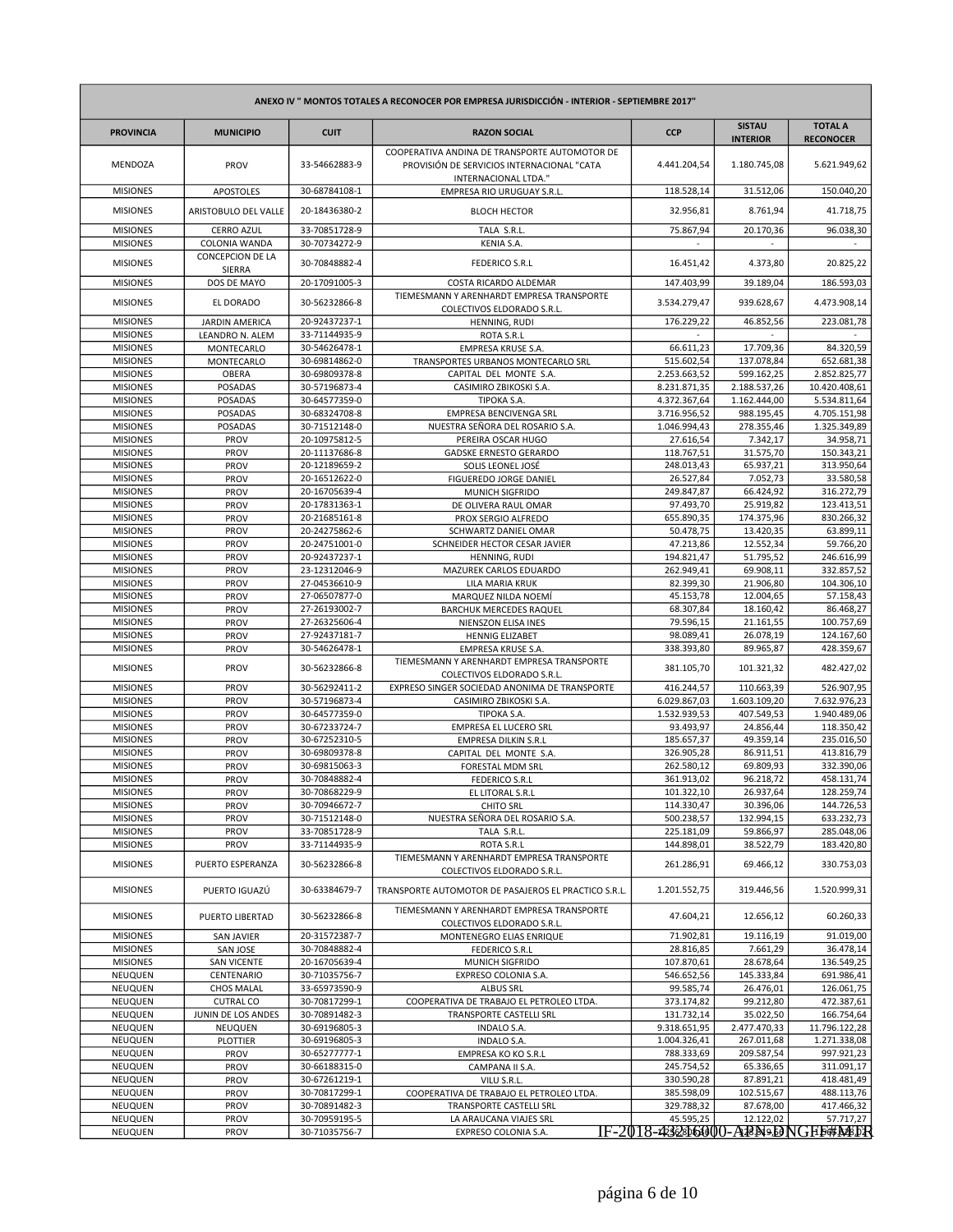| ANEXO IV " MONTOS TOTALES A RECONOCER POR EMPRESA JURISDICCIÓN - INTERIOR - SEPTIEMBRE 2017" |                                          |                                |                                                                         |                                   |                                  |                                    |
|----------------------------------------------------------------------------------------------|------------------------------------------|--------------------------------|-------------------------------------------------------------------------|-----------------------------------|----------------------------------|------------------------------------|
| <b>PROVINCIA</b>                                                                             | <b>MUNICIPIO</b>                         | <b>CUIT</b>                    | <b>RAZON SOCIAL</b>                                                     | <b>CCP</b>                        | <b>SISTAU</b><br><b>INTERIOR</b> | <b>TOTAL A</b><br><b>RECONOCER</b> |
| <b>NEUQUEN</b>                                                                               | PROV                                     | 33-65973590-9                  | <b>ALBUS SRL</b>                                                        | 508.016,63                        | 135.062,04                       | 643.078,66                         |
| <b>NEUQUEN</b><br>NEUQUEN                                                                    | PROV<br>PROV                             | 33-69788949-9<br>33-70794723-9 | TRANSPORTES RINCÓN S.R.L.<br>TRANSPORTE PETROBUS SRL                    | 707.489,91<br>172.563,29          | 188.094,29<br>45.877,93          | 895.584,20<br>218.441,21           |
| <b>NEUQUEN</b>                                                                               | PROV                                     | 33-70856623-9                  | MARTIN TURISMO SRL                                                      | 93.565,69                         | 24.875,51                        | 118.441,20                         |
| NEUQUEN                                                                                      | SAN MARTIN DE LOS<br>ANDES               | 30-71035756-7                  | EXPRESO COLONIA S.A.                                                    | 1.570.322,49                      | 417.488,22                       | 1.987.810,71                       |
| <b>NEUQUEN</b>                                                                               | <b>VISTA ALEGRE</b>                      | 30-71035756-7                  | EXPRESO COLONIA S.A.                                                    | 182.385,77                        | 48.489,35                        | 230.875,12                         |
| <b>RIO NEGRO</b>                                                                             | ALLEN                                    | 30-56394131-2                  | EMPRESA DE TRANSPORTES DE PASAJEROS KO KO S.R.L.                        | 59.154,19                         | 15.726,82                        | 74.881,01                          |
| <b>RIO NEGRO</b><br><b>RIO NEGRO</b>                                                         | <b>CINCO SALTOS</b><br><b>CIPOLLETTI</b> | 30-62554374-2<br>30-62554374-2 | PEHUENCHE S.A.<br>PEHUENCHE S.A.                                        | 161.903,97<br>828.268,22          | 43.044,03<br>220.204,59          | 204.948,00<br>1.048.472,81         |
| <b>RIO NEGRO</b>                                                                             | <b>GENERAL ROCA</b>                      | 30-70767955-3                  | 18 DE MAYO SRL                                                          | 2.236.216,02                      | 594.523,64                       | 2.830.739,66                       |
| <b>RIO NEGRO</b>                                                                             | PROV                                     | 30-56394131-2                  | EMPRESA DE TRANSPORTES DE PASAJEROS KO KO S.R.L.                        | 827.888,68                        | 220.103.69                       | 1.047.992,37                       |
| <b>RIO NEGRO</b>                                                                             | PROV                                     | 30-59033015-5                  | <b>EMPRESA CEFERINO S.A</b>                                             | 163.036,98                        | 43.345,25                        | 206.382,23                         |
| <b>RIO NEGRO</b>                                                                             | PROV                                     | 30-67290196-7                  | LAS GRUTAS S.A.                                                         | 849.272,88                        | 225.788,92                       | 1.075.061,81                       |
| <b>RIO NEGRO</b>                                                                             | SAN ANTONIO OESTE<br>SAN CARLOS DE       | 30-67290196-7                  | LAS GRUTAS S.A.                                                         | 199.277,95                        | 52.980,32                        | 252.258,27                         |
| <b>RIO NEGRO</b><br><b>RIO NEGRO</b>                                                         | <b>BARILOCHE</b><br>SIERRA GRANDE        | 30-71540307-9<br>30-70929617-1 | TRANSPORTE AMANCAY S.R.L.<br><b>EMPRESA DORADAS BUS SRL</b>             | 8.063.828,45<br>119.820,92        | 2.143.861,13<br>31.855,76        | 10.207.689,59<br>151.676,68        |
| <b>RIO NEGRO</b>                                                                             | VIEDMA                                   | 30-59033015-5                  | EMPRESA CEFERINO S.A                                                    | 810.230,56                        | 215.409,07                       | 1.025.639,64                       |
| <b>RIO NEGRO</b>                                                                             | VIEDMA                                   | 30-67287875-2                  | LA COMARCA S.A                                                          | 1.400.235,34                      | 372.268,60                       | 1.772.503,94                       |
| SALTA                                                                                        | COLONIA SANTA ROSA                       | 20-11256090-5                  | <b>ABALOS RUBEN ESTEBAN</b>                                             | 195.320,14                        | 51.928,10                        | 247.248,24                         |
| SALTA                                                                                        | PROV                                     | 23-07809603-9                  | VILTE, MARCELINO ANTONIO (EMP. SAN ANTONIO)                             | 2.380.371,14                      | 632.848,93                       | 3.013.220,07                       |
| SALTA                                                                                        | PROV                                     | 30-54622131-4                  | LA VELOZ DEL NORTE S.A.                                                 | 1.864.299,87                      | 495.645,47                       | 2.359.945,34                       |
| SALTA<br>SALTA                                                                               | PROV<br>PROV                             | 30-61133884-4<br>30-69068641-0 | <b>DERUDDER HERMANOS SRL</b><br>ALE HNOS SRL                            | 1.073.925,68<br>1.550.465,20      | 285.515,44<br>412.208,93         | 1.359.441,11<br>1.962.674,12       |
| SALTA                                                                                        | PROV                                     | 30-70981457-1                  | TRANSPORTADORA FENIX S.R.L.                                             | 611.407,87                        | 162.549,78                       | 773.957,65                         |
| SALTA                                                                                        | PROV                                     | 30-71081407-0                  | TRANSPORTE URKUPIÑA S.R.L.                                              | 2.659.768,19                      | 707.129,83                       | 3.366.898,02                       |
| SALTA                                                                                        | PROV                                     | 33-70873647-9                  | EL CHAQUEÑO S.R.L                                                       | 203.420,86                        | 54.081,77                        | 257.502,63                         |
| SALTA                                                                                        | ROSARIO DE LA<br><b>FRONTERA</b>         | 30-71232384-8                  | APONTE S.R.L. EN FORMACION                                              | 150.388,36                        | 39.982,47                        | 190.370,82                         |
| SALTA                                                                                        | <b>SALTA CAPITAL</b>                     | 30-52574618-2                  | EL CONDOR SA                                                            | 7.510.956,70                      | 1.996.873,85                     | 9.507.830,54                       |
| SALTA                                                                                        | <b>SALTA CAPITAL</b>                     | 30-57190608-9                  | TRANSPORTE AUTOMOTOR DEL VALLE S.R.L.                                   | 2.687.062,39                      | 714.386,30                       | 3.401.448,69                       |
| SALTA<br>SALTA                                                                               | <b>SALTA CAPITAL</b><br>SALTA CAPITAL    | 30-64980616-7<br>30-69068641-0 | TRANSAL TRANSPORTE DE PASAJEROS SRL<br>ALE HNOS SRL                     | 4.207.459,70<br>7.253.453,03      | 1.118.601,34<br>1.928.413,55     | 5.326.061,04<br>9.181.866,57       |
| SALTA                                                                                        | <b>SALTA CAPITAL</b>                     | 30-69070525-3                  | ALTO MOLINO S.R.L.                                                      | 7.715.036,58                      | 2.051.130,82                     | 9.766.167,41                       |
| SALTA                                                                                        | <b>SALTA CAPITAL</b>                     | 30-70906417-3                  | <b>AHYNARCA SA</b>                                                      | 4.440.526,70                      | 1.180.564,87                     | 5.621.091,58                       |
| SALTA                                                                                        | SALTA CAPITAL                            | 30-71199041-7                  | TRANSAL TRANSP.DE PASAJEROS SRL-EDUARDO ALE SRL-UTE<br><b>LINEA BUS</b> | 6.400.214,74                      | 1.701.570,38                     | 8.101.785,12                       |
| SALTA                                                                                        | SALTA CAPITAL                            | 30-71232665-0                  | TRANSPORTES SAN IGNACIO S.R.L. - TRANSPORTE LAGOS S.R.L.<br><b>UTE</b>  | 4.124.596,13                      | 1.096.571,11                     | 5.221.167,24                       |
| SALTA                                                                                        | SAN RAMON DE LA<br><b>NUEVA ORAN</b>     | 20-21315341-3                  | <b>ZUTARA MANUEL VICTOR</b>                                             | 371.218,32                        | 98.692,64                        | 469.910,96                         |
| SALTA                                                                                        | SAN RAMON DE LA<br><b>NUEVA ORAN</b>     | 30-70964801-9                  | GAUCHITO GIL S.R.L-TRANSPORTE DE PASAJEROS                              | 640.322,33                        | 170.237,02                       | 810.559,35                         |
| SALTA                                                                                        | TARTAGAL                                 | 30-67316568-7                  | TRANSPORTE 13 DE JUNIO SRL                                              | 775.689,87                        | 206.226,04                       | 981.915,91                         |
| <b>SAN JUAN</b>                                                                              | PROV                                     | 30-54624519-1                  | EMPRESA DE TRANSPORTE DE PASAJEROS LA MARINA<br>SOCIEDAD ANONIMA        | 4.077.550,30                      | 1.084.063,44                     | 5.161.613,74                       |
| <b>SAN JUAN</b>                                                                              | PROV                                     | 30-54624687-2                  | EMPRESA MAYO S.R.L                                                      | 7.470.198,78                      | 1.986.037,89                     | 9.456.236,67                       |
| <b>SAN JUAN</b>                                                                              | PROV                                     | 30-54624977-4                  | TRANSPORTE DE PASAJEROS EL TRIUNFO S.A.                                 | 5.369.414,32                      | 1.427.520,28                     | 6.796.934,60                       |
| <b>SAN JUAN</b><br><b>SAN JUAN</b>                                                           | PROV<br>PROV                             | 30-54625598-7<br>30-54625635-5 | EMPRESA DE TRANSPORTES ALBARDÓN S.R.L.<br>LA POSITIVA SA                | 5.568.732,36<br>5.916.270,05      | 1.480.511,27<br>1.572.908,14     | 7.049.243,63<br>7.489.178,18       |
| <b>SAN JUAN</b>                                                                              | PROV                                     | 30-54648551-6                  | TRANSPORTE DE PASAJEROS ALTO DE SIERRA SRL                              | 2.243.259,99                      | 596.396,36                       | 2.839.656,35                       |
| <b>SAN JUAN</b>                                                                              | PROV                                     | 30-56354526-3                  | <b>EMPRESA VALLECITO SRL</b>                                            | 2.634.499,05                      | 700.411,74                       | 3.334.910,79                       |
| <b>SAN JUAN</b>                                                                              | PROV                                     | 30-67326484-7                  | TRANSPORTE CLASUR S.R.L.                                                | 1.792.804,46                      | 476.637,59                       | 2.269.442,05                       |
| <b>SAN JUAN</b><br><b>SAN JUAN</b>                                                           | PROV<br>PROV                             | 30-70934667-5<br>33-70833536-9 | TRANSPORTE LIBERTADOR SRL<br>NUEVO SUR S.R.L.                           | 535.843,61<br>1.366.176,68        | 142.460,16<br>363.213,71         | 678.303,77<br>1.729.390,40         |
| <b>SAN LUIS</b>                                                                              | <b>MERLO</b>                             | 30-71185574-9                  | ZENITRAM SAN LUIS S.R.L.                                                | 318.107,85                        | 84.572,61                        | 402.680,46                         |
| <b>SAN LUIS</b>                                                                              | PROV                                     | 20-06816891-1                  | <b>GONZALEZ LUIS SANTIAGO</b>                                           | 236.268,66                        | 62.814,73                        | 299.083,39                         |
| <b>SAN LUIS</b>                                                                              | PROV                                     | 30-70078620-6                  | BLANCA PALOMA S.R.L.                                                    | 724.169,89                        | 192.528,86                       | 916.698,75                         |
| <b>SAN LUIS</b><br><b>SAN LUIS</b>                                                           | PROV                                     | 30-70764510-1<br>30-70766224-3 | PANAHOLMA S.R.L.<br>MARIA DEL ROSARIO S.R.L                             | 1.600.956,51<br>1.219.281,95      | 425.632,62<br>324.160,07         | 2.026.589,13<br>1.543.442,01       |
| <b>SAN LUIS</b>                                                                              | PROV<br>PROV                             | 30-70839525-7                  | TRANSPORTE POLO S.R.L.                                                  | 1.097.969,62                      | 291.907,80                       | 1.389.877,42                       |
| <b>SAN LUIS</b>                                                                              | PROV                                     | 30-71076096-5                  | <b>GRUPO MR S.R.L</b>                                                   | 1.373.209,70                      | 365.083,52                       | 1.738.293,23                       |
| <b>SAN LUIS</b>                                                                              | PROV                                     | 30-71097069-2                  | POLO SUR S.R.L.                                                         | 315.377,54                        | 83.846,73                        | 399.224,27                         |
| <b>SAN LUIS</b>                                                                              | <b>SAN LUIS</b>                          | 33-71123907-9                  | TRANSPUNTANO S.A.P.E.M.                                                 | 6.985.016,08                      | 1.857.046,51                     | 8.842.062,58                       |
| <b>SAN LUIS</b><br><b>SANTA CRUZ</b>                                                         | <b>VILLA MERCEDES</b><br>CALETA OLIVIA   | 30-71076096-5<br>30-71547411-1 | <b>GRUPO MR S.R.L</b><br>MAXIA S.R.L.                                   | 2.264.279,97<br>1.210.258,92      | 601.984,76<br>321.761,19         | 2.866.264,73<br>1.532.020,11       |
| <b>SANTA CRUZ</b>                                                                            | PROV                                     | 30-71230239-5                  | KANEMI TRANSPORTES S.A.                                                 | 179.324,35                        | 47.675,43                        | 226.999,78                         |
| <b>SANTA CRUZ</b>                                                                            | <b>RIO GALLEGOS</b>                      | 30-71082339-8                  | TRANSPORTE MONTE CRISTO SOCIEDAD ANÓNIMA                                | 1.465.288,86                      | 389.563,82                       | 1.854.852,68                       |
| SANTA FE                                                                                     | PROV                                     | 20-06255311-2                  | HEIT RICARDO ERNESTO                                                    | 165.136,67                        | 43.903,48                        | 209.040,15                         |
| SANTA FE<br>SANTA FE                                                                         | PROV<br>PROV                             | 20-06263877-0<br>20-13462140-1 | <b>BARZAGHI FERMIN JOSE</b><br>RINALDI EDGARDO LUIS                     | 78.285,73<br>87.111,05            | 20.813,16<br>23.159,47           | 99.098,89<br>110.270,52            |
| SANTA FE                                                                                     | PROV                                     | 20-18459718-8                  | CAPRIOTTI VICTOR LEANDRO                                                | 75.187,40                         | 19.989,43                        | 95.176,83                          |
| SANTA FE                                                                                     | PROV                                     | 20-20140279-5                  | <b>FAVRE IGNACIO DANIEL</b>                                             | 138.943,53                        | 36.939,73                        | 175.883,25                         |
| SANTA FE                                                                                     | PROV                                     | 20-20147878-3                  | LUCERO LEONARDO                                                         | IF-2018-432s56000-ABN5.DNGFF#MIBR |                                  |                                    |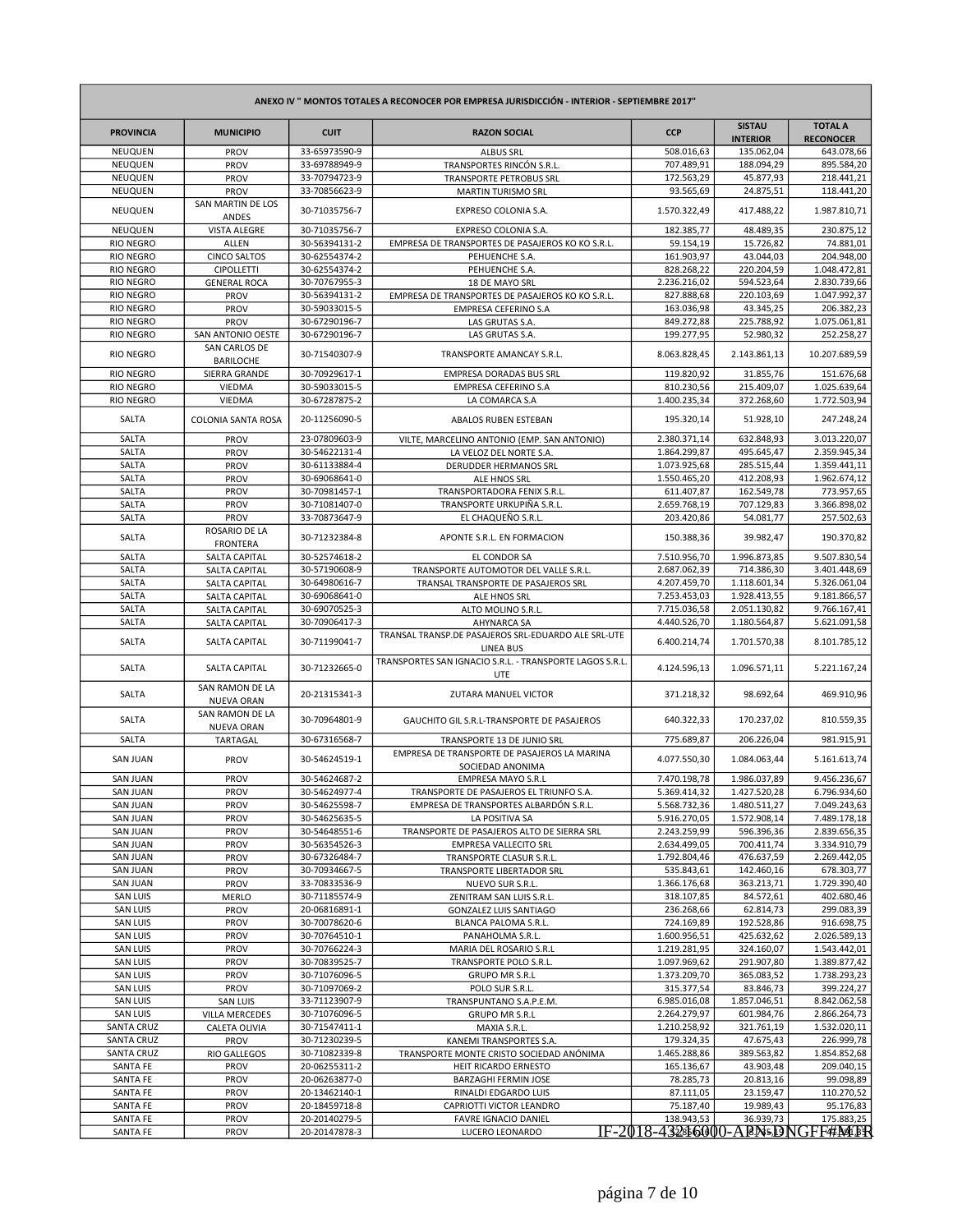| ANEXO IV " MONTOS TOTALES A RECONOCER POR EMPRESA JURISDICCIÓN - INTERIOR - SEPTIEMBRE 2017" |                                   |                                |                                                                                |                              |                                  |                                               |
|----------------------------------------------------------------------------------------------|-----------------------------------|--------------------------------|--------------------------------------------------------------------------------|------------------------------|----------------------------------|-----------------------------------------------|
| <b>PROVINCIA</b>                                                                             | <b>MUNICIPIO</b>                  | <b>CUIT</b>                    | <b>RAZON SOCIAL</b>                                                            | <b>CCP</b>                   | <b>SISTAU</b><br><b>INTERIOR</b> | <b>TOTAL A</b><br><b>RECONOCER</b>            |
| SANTA FE                                                                                     | PROV                              | 20-22038931-7                  | REPETTO RUBEN DARIO                                                            | 32.856,16                    | 8.735,19                         | 41.591,35                                     |
| SANTA FE                                                                                     | PROV                              | 23-27947315-9                  | <b>GARAY FERNANDO RUBEN</b>                                                    | 4.223,13                     | 1.122,77                         | 5.345,90                                      |
| <b>SANTA FE</b><br>SANTA FE                                                                  | PROV<br>PROV                      | 27-14669251-1<br>30-54568068-4 | VICENTIN NELIDA ELISA<br>TATA RÁPIDO S.A.                                      | 41.317,75<br>2.467.225,57    | 10.984,80<br>655.940,17          | 52.302,54<br>3.123.165,73                     |
| SANTA FE                                                                                     | PROV                              | 30-54622179-9                  | EMPRESA EL CÓNDOR SOC DE RESP LTDA                                             | 558.087,88                   | 148.374,05                       | 706.461,93                                    |
| SANTA FE                                                                                     | PROV                              | 30-54622551-4                  | EMPRESA 9 DE JULIO S.R.L.                                                      | 4.796.907,59                 | 1.275.312,81                     | 6.072.220,41                                  |
| SANTA FE                                                                                     | PROV                              | 30-54623158-1                  | COMPAÑIA SANTAFESINA DE TRANSPORTE S.R.L.                                      | 506.178,11                   | 134.573,25                       | 640.751,36                                    |
| SANTA FE                                                                                     | PROV                              | 30-54623196-4                  | EMPRESA SAN CRISTÓBAL S.R.L.                                                   | 583.547,63                   | 155.142,82                       | 738.690,45                                    |
| <b>SANTA FE</b>                                                                              | PROV                              | 30-54623318-5                  | EMPRESA LA VERDE S.R.L.                                                        | 527.383,55                   | 140.210,96                       | 667.594,51                                    |
| SANTA FE                                                                                     | PROV                              | 30-54623424-6                  | EMPRESA EL NORTE BIS S.R.L.                                                    | 329.590,03                   | 87.625,28                        | 417.215,31                                    |
| SANTA FE                                                                                     | PROV                              | 30-54624465-9                  | NUEVA EMPRESA CIUDAD DE ESPERANZA SRL                                          | 427.942,15                   | 113.773,32                       | 541.715,47                                    |
| <b>SANTA FE</b><br><b>SANTA FE</b>                                                           | PROV<br>PROV                      | 30-54624625-2<br>30-54625062-4 | EMPRESA ESPIGA DE ORO S.A.<br><b>EMPRESA SERODINO S.R.L</b>                    | 485.448,94<br>1.259.349,25   | 129.062,16<br>334.812,42         | 614.511,09<br>1.594.161,67                    |
| <b>SANTA FE</b>                                                                              | PROV                              | 30-54626348-3                  | EMPRESA DE TRANSPORTES EL NORTE S.A.                                           | 2.779.260,75                 | 738.898,30                       | 3.518.159,05                                  |
| SANTA FE                                                                                     | PROV                              | 30-54626416-1                  | <b>EXPRESO ARITO S.A</b>                                                       | 936.325,50                   | 248.932,86                       | 1.185.258,36                                  |
| SANTA FE                                                                                     | PROV                              | 30-54628658-0                  | TRANSPORTE EL PUMA S.R.L.                                                      | 164.952,11                   | 43.854,41                        | 208.806,52                                    |
| <b>SANTA FE</b>                                                                              | PROV                              | 30-54635520-5                  | LOS RANQUELES S.R.L.                                                           | 671.267,61                   | 178.464,18                       | 849.731,79                                    |
| SANTA FE                                                                                     | PROV                              | 30-54636325-9                  | ANTONINO MOSCATO E HIJOS TRANSPORTES ROSARIO S.A.                              | 415.943,06                   | 110.583,23                       | 526.526,29                                    |
| <b>SANTA FE</b>                                                                              | PROV                              | 30-54640076-6                  | EMPRESA DE TRANSPORTE AUTOMOTOR RAFAELA SOCIEDAD<br>ANONIMA                    | 881.128,79                   | 234.258,18                       | 1.115.386,96                                  |
| SANTA FE                                                                                     | PROV                              | 30-55484824-5                  | GENERAL GÜEMES TRANSPORTE AUTOMOTOR S.A.                                       | 1.978.809,06                 | 526.089,05                       | 2.504.898,11                                  |
| <b>SANTA FE</b>                                                                              | PROV                              | 30-57176826-3                  | <b>EMPRESA RECREO S R L</b>                                                    | 836.361,51                   | 222.356,29                       | 1.058.717,80                                  |
| SANTA FE                                                                                     | PROV                              | 30-58683235-9                  | EMPRESA MONTE VERA S.R.L.                                                      | 503.488,58                   | 133.858,20                       | 637.346,78                                    |
| SANTA FE                                                                                     | PROV                              | 30-59113386-8                  | PARANA MEDIO SRL                                                               | 2.017.301,11                 | 536.322,60                       | 2.553.623,71                                  |
| <b>SANTA FE</b>                                                                              | PROV                              | 30-62942832-8                  | COOP. DE TRABAJO DE TRANSPORTE AUTOMOTOR EL LITORAL<br>TAL LTDA.               | 894.440,01                   | 237.797,12                       | 1.132.237,13                                  |
| <b>SANTA FE</b>                                                                              | PROV                              | 30-63974267-5                  | TATA SAN JUSTO SRL                                                             | 170.356,09                   | 45.291,12                        | 215.647,21                                    |
| <b>SANTA FE</b>                                                                              | PROV                              | 30-67383696-4                  | TURISMO BERTORELLO S.R.L.<br>AMERICA TRANSPORTE AUTOMOTOR SOCIEDAD             | 37.637,95                    | 10.006,48                        | 47.644.43                                     |
| <b>SANTA FE</b>                                                                              | PROV                              | 30-67496518-0                  | RESPONSABILIDAD LIMITADA                                                       | 8.244.445,54                 | 2.191.880,25                     | 10.436.325,80                                 |
| SANTA FE<br><b>SANTA FE</b>                                                                  | PROV<br>PROV                      | 30-68199287-8<br>30-69992809-3 | TRANSPORTE AUTOMOTOR LLAMBI CAMPBELL S.R.L<br>CIUDAD DE GALVEZ S.R.L.          | 413.564,72<br>351.440,57     | 109.950,92<br>93.434,50          | 523.515,64<br>444.875,07                      |
| SANTA FE                                                                                     | PROV                              | 30-70149665-1                  | CONTINENTAL TRANSPORTE AUTOMOTOR SRL                                           | 4.703.119,46                 | 1.250.378,16                     | 5.953.497,63                                  |
| SANTA FE                                                                                     | PROV                              | 30-70783126-6                  | EMPRESA CUNA DE LA BANDERA S.R.L                                               | 464.112,18                   | 123.389,54                       | 587.501,71                                    |
| SANTA FE                                                                                     | PROV                              | 30-70786102-5                  | TRANSPORTE AUTOMOTOR DE PASAJEROS EXPRESO RUTA 13<br>S.R.L                     | 369.131,47                   | 98.137,83                        | 467.269,30                                    |
| <b>SANTA FE</b>                                                                              | PROV                              | 30-70892297-4                  | TRANSPORTE AUTOMOTOR EL LUCERO SRL                                             | 185.612,52                   | 49.347,21                        | 234.959,74                                    |
| SANTA FE                                                                                     | PROV                              | 30-70982677-4                  | KIEFFER TUR S.R.L.                                                             | 247.770,48                   | 65.872,62                        | 313.643,10                                    |
| SANTA FE                                                                                     | PROV                              | 30-71016197-2                  | INTERBUS S.R.L.                                                                | 764.004,44                   | 203.119,33                       | 967.123,77                                    |
| SANTA FE                                                                                     | PROV                              | 30-71555253-8                  | AMÉRICA T.A S.R.L - AZUL S.A.T.A - UTE                                         | 4.260.857,64                 | 1.132.797,79                     | 5.393.655,44                                  |
| <b>SANTA FE</b>                                                                              | PROV                              | 33-54639782-9                  | EMPRESA CENTRAL ALCORTA S.R.L.                                                 | 655.205,78                   | 174.193,96                       | 829.399,74                                    |
| <b>SANTA FE</b><br>SANTA FE                                                                  | PROV<br>PROV                      | 33-67464113-9<br>33-70996221-9 | TRANSUR S.A.<br>CONTINENTAL TRANSPORTE PUBLICO AUTOMOTOR SA                    | 1.046.277,21<br>6.068.727,90 | 278.164,78<br>1.613.440,81       | 1.324.441,99<br>7.682.168,71                  |
| SANTA FE                                                                                     | PROV                              | 33-71041465-9                  | EMPRESA LAGUNA PAIVA S.R.L.                                                    | 838.883,55                   | 223.026,80                       | 1.061.910,35                                  |
| SANTA FE                                                                                     | PUERTO GRAL. SAN<br><b>MARTIN</b> | 30-54625062-4                  | <b>EMPRESA SERODINO S.R.L</b>                                                  | 292.395,65                   | 77.736,73                        | 370.132,38                                    |
| <b>SANTA FE</b>                                                                              | RAFAELA                           | 30-99914653-4                  | MUNICIPALIDAD DE RAFAELA                                                       | 1.120.796,77                 | 297.976.66                       | 1.418.773,43                                  |
| SANTA FE                                                                                     | RECONQUISTA                       | 20-08280101-5                  | <b>BRAIDOT JOSE MANUEL</b>                                                     | 63.708,12                    | 16.937,53                        | 80.645,65                                     |
| SANTA FE                                                                                     | RECONQUISTA                       | 20-20192422-8                  | MAREGA GUSTAVO ANTONIO                                                         | 44.650,98                    | 11.870,97                        | 56.521,95                                     |
| SANTA FE                                                                                     | RECONQUISTA                       | 33-70806157-9                  | COOP. DE TRABAJO DE CHOFERES DE COLECTIVOS Y<br>MINIBUSES LTDA.                | 316.406,80                   | 84.120,37                        | 400.527,17                                    |
| SANTA FE                                                                                     | RECONQUISTA                       | 33-70916707-9                  | DAVALO RAMON Y SCAREL ELICEO SH                                                | 123.236,87                   | 32.763,93                        | 156.000,80                                    |
| SANTA FE                                                                                     | <b>ROSARIO</b>                    | 30-70763383-9                  | ROSARIO BUS SOCIEDAD ANONIMA                                                   | 29.573.928,97                | 7.862.567,67                     | 37.436.496,64                                 |
| SANTA FE                                                                                     | <b>ROSARIO</b>                    | 33-70792549-9                  | SOCIEDAD DEL ESTADO MUNICIPAL PARA EL TRANSPORTE<br>URBANO DE ROSARIO (SEMTUR) | 16.944.648,45                | 4.504.928,82                     | 21.449.577,27                                 |
| SANTA FE                                                                                     | <b>ROSARIO</b>                    | 33-71020339-9                  | EMPRESA MIXTA DE TRANSPORTE ROSARIO S.A                                        | 11.957.900,10                | 3.179.144,67                     | 15.137.044,77                                 |
| SANTA FE                                                                                     | SANTA FE                          | 30-57176826-3                  | <b>EMPRESA RECREO S R L</b>                                                    | 7.594.000,37                 | 2.018.951,96                     | 9.612.952,33                                  |
| SANTA FE                                                                                     | SANTA FE                          | 30-70778883-2                  | ERSA URBANO S.A.                                                               | 8.412.594,63                 | 2.236.584,61                     | 10.649.179,24                                 |
| SANTA FE                                                                                     | SANTA FE                          | 30-70862070-6                  | AUTOBUSES SANTA FE S.R.L                                                       | 4.052.553,08                 | 1.077.417,64                     | 5.129.970,72                                  |
| SANTA FE                                                                                     | <b>VENADO TUERTO</b>              | 30-63789764-7                  | MUNICIPALIDAD DE VENADOTUERTO<br>AMERICA TRANSPORTE AUTOMOTOR SOCIEDAD         | 476.491,68                   | 126.680,77                       | 603.172,45                                    |
| SANTA FE                                                                                     | VILLA CONSTITUCION                | 30-67496518-0                  | RESPONSABILIDAD LIMITADA                                                       | 194.732,49                   | 51.771,86                        | 246.504,35                                    |
| SANTIAGO DEL ESTERO                                                                          | LA BANDA                          | 30-70966317-4                  | MAPO S.R.L.                                                                    | 483.447,23                   | 128.529,98                       | 611.977,22                                    |
| SANTIAGO DEL ESTERO<br>SANTIAGO DEL ESTERO                                                   | LA BANDA<br>LA BANDA              | 30-71002158-5<br>30-71146521-5 | AUTOTRANSPORTE DECANO S.R.L.<br>TRANSPORTE JMF S.R.L                           | 845.926,29<br>1.429.618,77   | 224.899,19<br>380.080,52         | 1.070.825,48<br>1.809.699,29                  |
| SANTIAGO DEL ESTERO                                                                          | PROV                              | 27-09160187-2                  | SUCESION DE SALIM SARA ANGELICA                                                | 438.813,56                   | 116.663,61                       | 555.477,18                                    |
| SANTIAGO DEL ESTERO                                                                          | PROV                              | 27-27852618-1                  | IVANNA VANESA VELIZ                                                            | 92.471,83                    | 24.584,70                        | 117.056,53                                    |
| SANTIAGO DEL ESTERO                                                                          | PROV                              | 30-56890158-0                  | 9 DE JULIO S.R.L                                                               | 2.258.180,06                 | 600.363,03                       | 2.858.543,09                                  |
| SANTIAGO DEL ESTERO                                                                          | PROV                              | 30-63311413-3                  | COOPERATIVA DE TRABAJO DE TRANSPORTES LA UNION<br>LIMITADA                     | 561.430,86                   | 149.262,82                       | 710.693,69                                    |
| SANTIAGO DEL ESTERO                                                                          | PROV                              | 30-65976100-5                  | EMPRESA DE TRANSPORTES SAN CAYETANO S.R.L.                                     | 2.753.233,66                 | 731.978,69                       | 3.485.212,35                                  |
| SANTIAGO DEL ESTERO                                                                          | PROV                              | 30-70778883-2                  | ERSA URBANO S.A.                                                               | 639.612,00                   | 170.048,17                       | 809.660,17                                    |
| SANTIAGO DEL ESTERO                                                                          | PROV                              | 30-70933799-4                  | JAIME PAZ S.R.L                                                                | 308.031,23                   | 81.893,63                        | 389.924,86                                    |
| SANTIAGO DEL ESTERO                                                                          | PROV                              | 30-70954505-8                  | <b>TRANSANT SRL</b>                                                            | 294.637,70                   | 78.332,81                        | 372.970,50<br>IF-2018-4323b6000-ABN1DNGF5#MAR |
| SANTIAGO DEL ESTERO                                                                          | PROV                              | 30-71002158-5                  | AUTOTRANSPORTE DECANO S.R.L.                                                   |                              |                                  |                                               |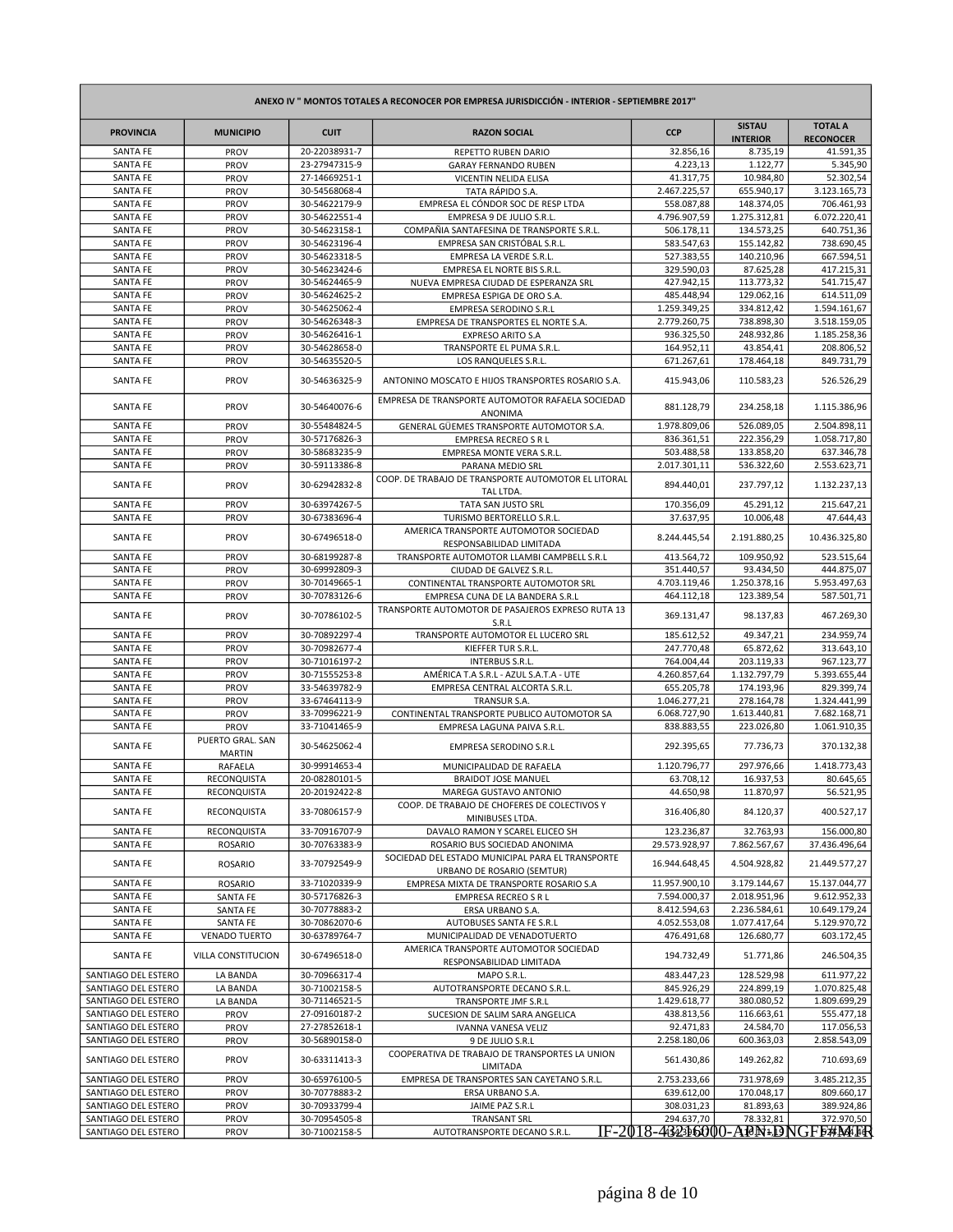| ANEXO IV " MONTOS TOTALES A RECONOCER POR EMPRESA JURISDICCIÓN - INTERIOR - SEPTIEMBRE 2017" |                                 |               |                                                     |               |                                  |                                    |
|----------------------------------------------------------------------------------------------|---------------------------------|---------------|-----------------------------------------------------|---------------|----------------------------------|------------------------------------|
| <b>PROVINCIA</b>                                                                             | <b>MUNICIPIO</b>                | <b>CUIT</b>   | <b>RAZON SOCIAL</b>                                 | <b>CCP</b>    | <b>SISTAU</b><br><b>INTERIOR</b> | <b>TOTAL A</b><br><b>RECONOCER</b> |
| SANTIAGO DEL ESTERO                                                                          | PROV                            | 30-71069212-9 | <b>TRANSPORTE NERBEN SRL</b>                        | 146.908,99    | 39.057,44                        | 185.966,43                         |
| SANTIAGO DEL ESTERO                                                                          | PROV                            | 30-71110072-1 | TRANSFERMAR S.R.L.                                  | 136.264,63    | 36.227,51                        | 172.492,14                         |
| SANTIAGO DEL ESTERO                                                                          | PROV                            | 30-71184134-9 | TRANSPORTE CORVEL SRL                               | 322.953,82    | 85.860,97                        | 408.814.80                         |
| SANTIAGO DEL ESTERO                                                                          | PROV                            | 33-69979433-9 | COOP. PROV. SERV. PARA TRANSP. PASAJ. J. B. ALBERDI | 825.371,62    | 219.434,50                       | 1.044.806,12                       |
| SANTIAGO DEL ESTERO                                                                          | PROV                            | 33-70729239-9 | 27 DE JUNIO S.R.L                                   | 1.913.969,74  | 508.850,77                       | 2.422.820,51                       |
| SANTIAGO DEL ESTERO                                                                          | SANTIAGO DEL ESTERO<br>CAPITAL  | 30-62478425-8 | PEDRO F. DE URIARTE S.R.L.                          | 2.420.492,82  | 643.515,73                       | 3.064.008,55                       |
| SANTIAGO DEL ESTERO                                                                          | SANTIAGO DEL ESTERO<br>CAPITAL  | 30-70778883-2 | ERSA URBANO S.A.                                    | 12.711.640,98 | 3.379.535,32                     | 16.091.176,30                      |
| SANTIAGO DEL ESTERO                                                                          | SANTIAGO DEL ESTERO<br>CAPITAL  | 30-71002158-5 | AUTOTRANSPORTE DECANO S.R.L.                        | 760.029.05    | 202.062,43                       | 962.091,48                         |
| <b>TIERRA DEL FUEGO</b>                                                                      | <b>RIO GRANDE</b>               | 30-71045484-8 | ANGUS CATERING S.R.L.                               | 571.729,41    | 152.000,81                       | 723.730,22                         |
| <b>TIERRA DEL FUEGO</b>                                                                      | <b>USHUAIA</b>                  | 30-71535349-7 | USHUAIA INTERGRAL SOCIEDAD DEL ESTADO               | 1.378.886,12  | 366.592,66                       | 1.745.478,78                       |
| <b>TUCUMAN</b>                                                                               | <b>AGUILARES</b>                | 30-71005220-0 | <b>G.R TOURS S.R.L</b>                              | 20.149,94     | 5.357,09                         | 25.507,04                          |
| <b>TUCUMAN</b>                                                                               | BANDA DEL RIO SALI              | 30-70985916-8 | TANDILENSE S.R.L.                                   | 371.907,35    | 98.875,83                        | 470.783,18                         |
| <b>TUCUMAN</b>                                                                               | CONCEPCION                      | 33-67525041-9 | COOPERATIVA DE TRABAJO 9 DE JULIO LTDA              | 552.632,89    | 146.923,78                       | 699.556,67                         |
| <b>TUCUMAN</b>                                                                               | PROV                            | 20-08054441-4 | CALCAGNI, ORESTE                                    | 241.594,97    | 64.230,79                        | 305.825,76                         |
| <b>TUCUMAN</b>                                                                               | PROV                            | 20-10011214-1 | <b>GUTIERREZ LUIS VICENTE</b>                       | 172.863,23    | 45.957,67                        | 218.820,90                         |
| <b>TUCUMAN</b>                                                                               | PROV                            | 20-12414840-6 | ALVAREZ LEONARDO ANTONIO                            | 261.582,55    | 69.544,72                        | 331.127,27                         |
| <b>TUCUMAN</b>                                                                               | PROV                            | 20-23546189-8 | GHIGGIA CARLOS ALBERTO                              | 266.344,43    | 70.810,72                        | 337.155,14                         |
| TUCUMAN                                                                                      | PROV                            | 20-29412775-6 | DIEZ PABLO JAVIER                                   | 59.505,15     | 15.820,12                        | 75.325,27                          |
| <b>TUCUMAN</b>                                                                               | PROV                            | 23-10213150-9 | ORELLANA JUAN ANTONIO                               | 65.630,82     | 17.448,71                        | 83.079,53                          |
| <b>TUCUMAN</b>                                                                               | PROV                            | 30-53313348-3 | EMPRESA DE TRANSPORTE ACONQUIJA SRL                 | 592.560,48    | 157.538,99                       | 750.099,47                         |
| <b>TUCUMAN</b>                                                                               | PROV                            | 30-54625680-0 | EMPRESA DE OMNIBUS EL PROVINCIAL SRL                | 2.080.701,79  | 553.178,40                       | 2.633.880,19                       |
| <b>TUCUMAN</b>                                                                               | PROV                            | 30-54635087-4 | EL GALGO SRL                                        | 3.185.786,53  | 846.977,83                       | 4.032.764,36                       |
| TUCUMAN                                                                                      | PROV                            | 30-54650435-9 | EMPRESA FLORIDA S.R.L.                              | 2.758.640,63  | 733.416,20                       | 3.492.056,83                       |
| <b>TUCUMAN</b>                                                                               | PROV                            | 30-54661521-5 | EL CEIBO S.R.L                                      | 2.833.608,16  | 753.347.18                       | 3.586.955,34                       |
| <b>TUCUMAN</b>                                                                               | PROV                            | 30-59657820-5 | <b>GUTIERREZ HERMANOS S.R.L.</b>                    | 536.023,81    | 142.508,07                       | 678.531,88                         |
| TUCUMAN                                                                                      | PROV                            | 30-65507238-8 | <b>TRANSPORTES YERBA BUENA S.R.L</b>                | 460.339,66    | 122.386,57                       | 582.726,23                         |
| <b>TUCUMAN</b>                                                                               | PROV                            | 30-68002037-6 | TESA TRANSPORTE EJECUTIVO S.A.                      | 1.037.568,51  | 275.849,47                       | 1.313.417,98                       |
| TUCUMAN                                                                                      | PROV                            | 30-68567958-9 | S.E.D. SRL                                          | 375.659,71    | 99.873,44                        | 475.533,15                         |
| <b>TUCUMAN</b>                                                                               | PROV                            | 30-69722723-3 | TRANSPORTES ASOCIADOS S.R.L                         | 275.211,54    | 73.168,14                        | 348.379,69                         |
| <b>TUCUMAN</b>                                                                               | PROV                            | 30-70700506-4 | B Y V TRANSPORTES S.R.L.                            | 803.759,01    | 213.688,54                       | 1.017.447,54                       |
| TUCUMAN                                                                                      | PROV                            | 30-70725780-2 | CERRO POZO SRL                                      | 1.058.521,82  | 281.420,15                       | 1.339.941,97                       |
| <b>TUCUMAN</b>                                                                               | PROV                            | 30-70735733-5 | EMPRESA DEL MILAGRO S.A.                            | 1.225.857,17  | 325.908,17                       | 1.551.765,34                       |
| TUCUMAN                                                                                      | PROV                            | 30-70736362-9 | EMPRESA DE SERVICIOS EL JACARANDA SA                | 484.796,17    | 128.888,61                       | 613.684,78                         |
| <b>TUCUMAN</b>                                                                               | PROV                            | 30-70806131-6 | <b>BUSCOR S.R.L.</b>                                | 303.054,79    | 80.570,59                        | 383.625,37                         |
| <b>TUCUMAN</b>                                                                               | PROV                            | 30-70807841-3 | TRANSPORTE EXPREBUS S.R.L.                          | 1.946.096,01  | 517.391,91                       | 2.463.487,92                       |
| TUCUMAN                                                                                      | PROV                            | 30-70812672-8 | EL SIMOQUEÑO S.R.L                                  | 846.781,96    | 225.126,68                       | 1.071.908,64                       |
| <b>TUCUMAN</b>                                                                               | PROV                            | 30-70816745-9 | LA COSTOSA S.R.L.                                   | 363.627,10    | 96.674,43                        | 460.301,53                         |
| TUCUMAN                                                                                      | PROV                            | 30-70839889-2 | TRANSPORTE AUTOMOTOR EL TIGRE S.R.L.                | 1.018.235,89  | 270.709,67                       | 1.288.945,57                       |
| <b>TUCUMAN</b>                                                                               | PROV                            | 30-70841998-9 | TRANSPORTE AUTOMOTOR AGUA DULCE S.R.L.              | 1.403.659,09  | 373.178,84                       | 1.776.837,93                       |
| <b>TUCUMAN</b>                                                                               | PROV                            | 30-70847264-2 | T.A. COLOMBRES S.R.L.                               | 283.345,96    | 75.330,77                        | 358.676,73                         |
| TUCUMAN                                                                                      | PROV                            | 30-70875448-6 | TRANSPORTE AUTOMOTOR SAN MIGUEL S.R.L               | 900.282,91    | 239.350,52                       | 1.139.633,44                       |
| <b>TUCUMAN</b>                                                                               | PROV                            | 30-70904608-6 | EL CARRIL S.R.L.                                    | 461.282,66    | 122.637,28                       | 583.919,93                         |
| TUCUMAN                                                                                      | PROV                            | 30-70904609-4 | <b>AGUARAY SRL</b>                                  | 463.740,23    | 123.290,65                       | 587.030,88                         |
| <b>TUCUMAN</b>                                                                               | PROV                            | 30-70908967-2 | PUESTO NUEVO S.R.L.                                 | 401.572,35    | 106.762,61                       | 508.334,95                         |
| <b>TUCUMAN</b>                                                                               | PROV                            | 30-70914681-1 | CORONEL SUAREZ SERVICIOS SRL                        | 603.729,92    | 160.508,51                       | 764.238,44                         |
| TUCUMAN                                                                                      | PROV                            | 30-70918982-0 | EL RAYO BUS SRL                                     | 907.858,85    | 241.364,67                       | 1.149.223,53                       |
| TUCUMAN                                                                                      | PROV                            | 30-70919136-1 | <b>EL LIMON SRL</b>                                 | 2.186.597,05  | 581.331,87                       | 2.767.928,92                       |
| TUCUMAN                                                                                      | PROV                            | 30-70924795-2 | RUTAS DEL SUR S.R.L.                                | 916.797,32    | 243.741,07                       | 1.160.538,39                       |
| <b>TUCUMAN</b>                                                                               | PROV                            | 30-70957491-0 | PERLA DEL SUR S.R.L.                                | 832.368,84    | 221.294,79                       | 1.053.663,63                       |
| <b>TUCUMAN</b>                                                                               | PROV                            | 30-70961927-2 | TRANSPORTE AUTOMOTOR CIUDAD DE ALDERETES S.R.L.     | 975.923,61    | 259.460,47                       | 1.235.384,08                       |
| TUCUMAN                                                                                      | PROV                            | 30-70985916-8 | TANDILENSE S.R.L.                                   | 5.129.084,10  | 1.363.625,74                     | 6.492.709,85                       |
| TUCUMAN                                                                                      | PROV                            | 30-71002307-3 | LA NUEVA FOURNIER S.R.L.                            | 6.389.706,02  | 1.698.776,51                     | 8.088.482,54                       |
| TUCUMAN                                                                                      | <b>PROV</b>                     | 30-71041502-8 | TRANSPORTE SANTA LUCIA SRL                          | 554.655,15    | 147.461,42                       | 702.116,57                         |
| TUCUMAN                                                                                      | PROV                            | 30-71113164-3 | VILLA GLORIA S.R.L.                                 | 250.262,12    | 66.535,05                        | 316.797,17                         |
| <b>TUCUMAN</b>                                                                               | PROV                            | 30-71248519-8 | EL CORCEL S.A. UTE                                  | 2.829.888,49  | 752.358,26                       | 3.582.246,75                       |
| <b>TUCUMAN</b>                                                                               | PROV                            | 30-71405238-8 | EL PORTEZUELO                                       | 1.061.858,00  | 282.307,11                       | 1.344.165,11                       |
| TUCUMAN                                                                                      | PROV                            | 30-71458562-9 | EMPRESA DE TRANSPORTE SAN PEDRO DE COLALAO S.A.     | 802.851,74    | 213.447,33                       | 1.016.299,07                       |
| TUCUMAN                                                                                      | <b>PROV</b>                     | 33-54565229-9 | <b>GENERAL BELGRANO SRL</b>                         | 484.265,27    | 128.747,47                       | 613.012,74                         |
| TUCUMAN                                                                                      | PROV                            | 33-67525041-9 | COOPERATIVA DE TRABAJO 9 DE JULIO LTDA              | 129.781,34    | 34.503,86                        | 164.285,20                         |
| <b>TUCUMAN</b>                                                                               | PROV                            | 33-70799632-9 | ILLAGES S.R.L.                                      | 896.568,22    | 238.362,93                       | 1.134.931,15                       |
| TUCUMAN                                                                                      | PROV                            | 33-70831978-9 | TRANSPORTE AUTOMOTOR CRUZ ALTA S.R.L.               | 2.005.119,29  | 533.083,92                       | 2.538.203,21                       |
| TUCUMAN                                                                                      | PROV                            | 33-71484098-9 | LEAGAS S.A.                                         | 1.567.179,54  | 416.652,63                       | 1.983.832,17                       |
|                                                                                              | SAN MIGUEL DE                   |               |                                                     |               |                                  |                                    |
| TUCUMAN                                                                                      | TUCUMAN                         | 30-54635087-4 | EL GALGO SRL                                        | 1.308.281,15  | 347.821,52                       | 1.656.102,67                       |
| TUCUMAN                                                                                      | SAN MIGUEL DE<br>TUCUMAN        | 30-54637359-9 | EL CONDOR S.R.L.                                    | 2.876.700,24  | 764.803,70                       | 3.641.503,94                       |
| <b>TUCUMAN</b>                                                                               | SAN MIGUEL DE<br>TUCUMAN        | 30-54661521-5 | EL CEIBO S.R.L                                      | 2.398.887,78  | 637.771,79                       | 3.036.659,56                       |
| <b>TUCUMAN</b>                                                                               | SAN MIGUEL DE<br><b>TUCUMAN</b> | 30-65507238-8 | TRANSPORTES YERBA BUENA S.R.L                       | 2.661.603,21  | 707.617,69                       | 3.369.220,90                       |
| <b>TUCUMAN</b>                                                                               | SAN MIGUEL DE<br>TUCUMAN        | 30-65603110-3 | <b>INVERBUS S.A.</b>                                | 2.580.262,57  | 685.992,35                       | 3.266.254,92                       |

## IF-2018-43216000-APN-DNGFF#MTR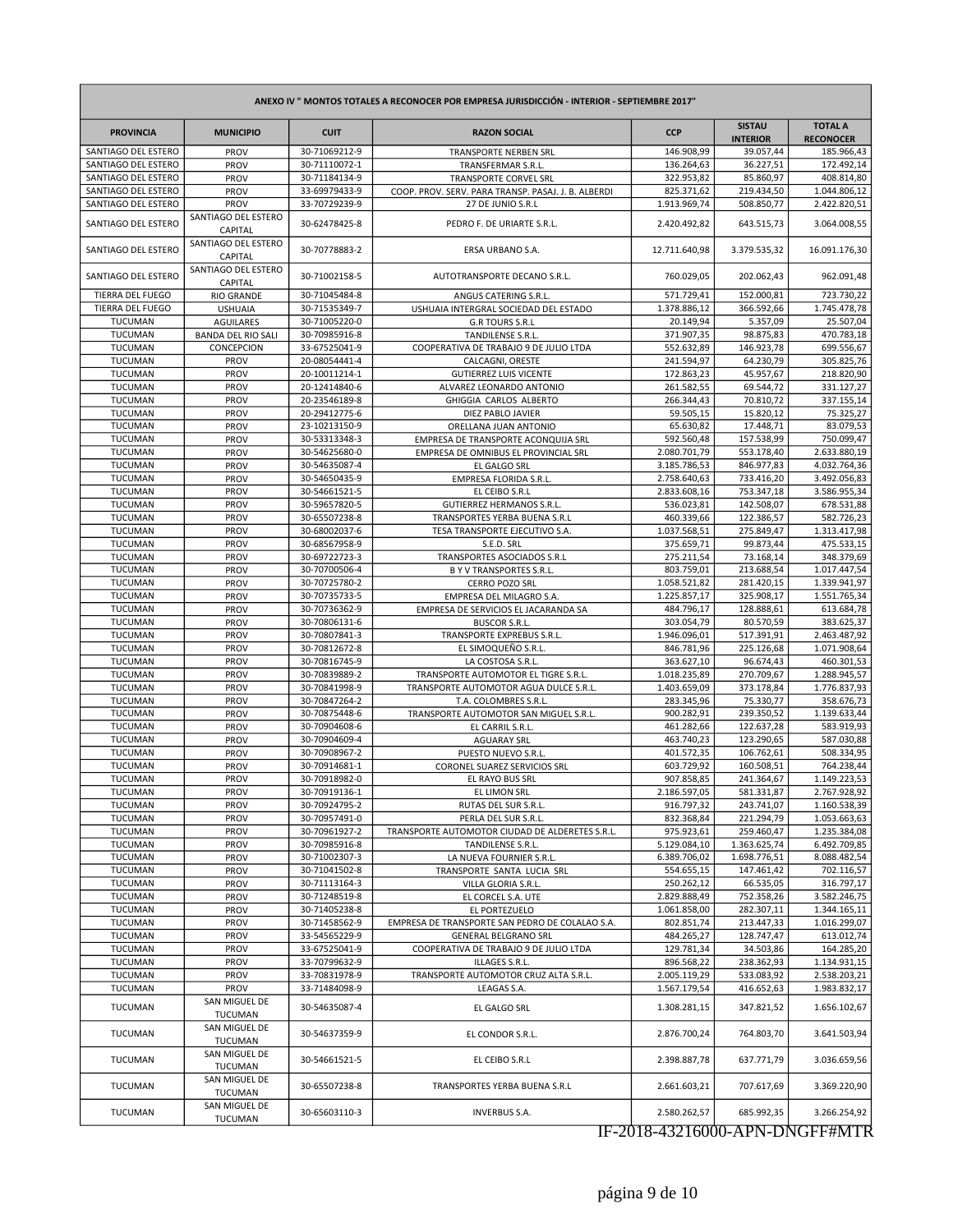| ANEXO IV " MONTOS TOTALES A RECONOCER POR EMPRESA JURISDICCIÓN - INTERIOR - SEPTIEMBRE 2017" |                                        |                          |                                        |                |                                  |                                    |  |
|----------------------------------------------------------------------------------------------|----------------------------------------|--------------------------|----------------------------------------|----------------|----------------------------------|------------------------------------|--|
| <b>PROVINCIA</b>                                                                             | <b>MUNICIPIO</b>                       | <b>CUIT</b>              | <b>RAZON SOCIAL</b>                    | <b>CCP</b>     | <b>SISTAU</b><br><b>INTERIOR</b> | <b>TOTAL A</b><br><b>RECONOCER</b> |  |
| <b>TUCUMAN</b>                                                                               | SAN MIGUEL DE<br><b>TUCUMAN</b>        | 30-69722723-3            | TRANSPORTES ASOCIADOS S.R.L            | 879.120,92     | 233.724,36                       | 1.112.845,28                       |  |
| <b>TUCUMAN</b>                                                                               | SAN MIGUEL DE<br><b>TUCUMAN</b>        | 30-70700506-4            | <b>B Y V TRANSPORTES S.R.L.</b>        | 2.078.297,95   | 552.539,31                       | 2.630.837,26                       |  |
| <b>TUCUMAN</b>                                                                               | <b>SAN MIGUEL DE</b><br><b>TUCUMAN</b> | 30-70705627-0            | TUCUMAN SANTIAGO S.R.L.                | 322.877,96     | 85.840,80                        | 408.718,77                         |  |
| <b>TUCUMAN</b>                                                                               | SAN MIGUEL DE<br><b>TUCUMAN</b>        | 30-70725780-2            | <b>CERRO POZO SRL</b>                  | 2.509.653,74   | 667.220,18                       | 3.176.873,92                       |  |
| <b>TUCUMAN</b>                                                                               | SAN MIGUEL DE<br><b>TUCUMAN</b>        | 30-70736362-9            | EMPRESA DE SERVICIOS EL JACARANDA SA   | 1.337.454,31   | 355.577,54                       | 1.693.031,85                       |  |
| <b>TUCUMAN</b>                                                                               | SAN MIGUEL DE<br><b>TUCUMAN</b>        | 30-70837014-9            | TRANSPORTADORA VILLALVA S.R.L.         | 1.289.372,15   | 342.794,35                       | 1.632.166,50                       |  |
| <b>TUCUMAN</b>                                                                               | SAN MIGUEL DE<br><b>TUCUMAN</b>        | 30-70837025-4            | <b>BUS PERIFERICO S.R.L.</b>           | 489.371,10     | 130.104,91                       | 619.476,01                         |  |
| <b>TUCUMAN</b>                                                                               | SAN MIGUEL DE<br><b>TUCUMAN</b>        | 30-70908967-2            | PUESTO NUEVO S.R.L.                    | 92.009,03      | 24.461,65                        | 116.470,68                         |  |
| <b>TUCUMAN</b>                                                                               | SAN MIGUEL DE<br><b>TUCUMAN</b>        | 30-71074561-3            | EMPRESA LIBERTAD S.R.L. U.T.E.         | 2.134.212,04   | 567.404,71                       | 2.701.616,75                       |  |
| <b>TUCUMAN</b>                                                                               | SAN MIGUEL DE<br><b>TUCUMAN</b>        | 30-71124777-3            | AUTOBUSES SANTA FE S.R.L Y OTRO U.T.E. |                |                                  |                                    |  |
| <b>TUCUMAN</b>                                                                               | SAN MIGUEL DE<br><b>TUCUMAN</b>        | 30-71248519-8            | EL CORCEL S.A. UTE                     | 2.719.449,30   | 722.996,74                       | 3.442.446,03                       |  |
| <b>TUCUMAN</b>                                                                               | SAN MIGUEL DE<br><b>TUCUMAN</b>        | 33-54565229-9            | <b>GENERAL BELGRANO SRL</b>            | 2.435.479,21   | 647.500,04                       | 3.082.979,25                       |  |
| <b>TUCUMAN</b>                                                                               | SAN MIGUEL DE<br><b>TUCUMAN</b>        | 33-70799632-9            | ILLAGES S.R.L.                         | 2.279.958,74   | 606.153,14                       | 2.886.111,88                       |  |
| <b>TUCUMAN</b>                                                                               | SAN MIGUEL DE<br><b>TUCUMAN</b>        | 33-71484098-9            | LEAGAS S.A.                            | 1.512.803,10   | 402.196,03                       | 1.914.999,12                       |  |
| <b>ENTRE RIOS</b>                                                                            | PROV                                   | 20-05944028-5            | REBOSSIO, ABEL DARIO                   | $\Omega$       | $\Omega$                         | <sup>0</sup>                       |  |
|                                                                                              |                                        | <b>Totales Generales</b> |                                        | 961.403.013,00 | 255.600.000,00                   | 1.217.003.013,00                   |  |

## IF-2018-43216000-APN-DNGFF#MTR